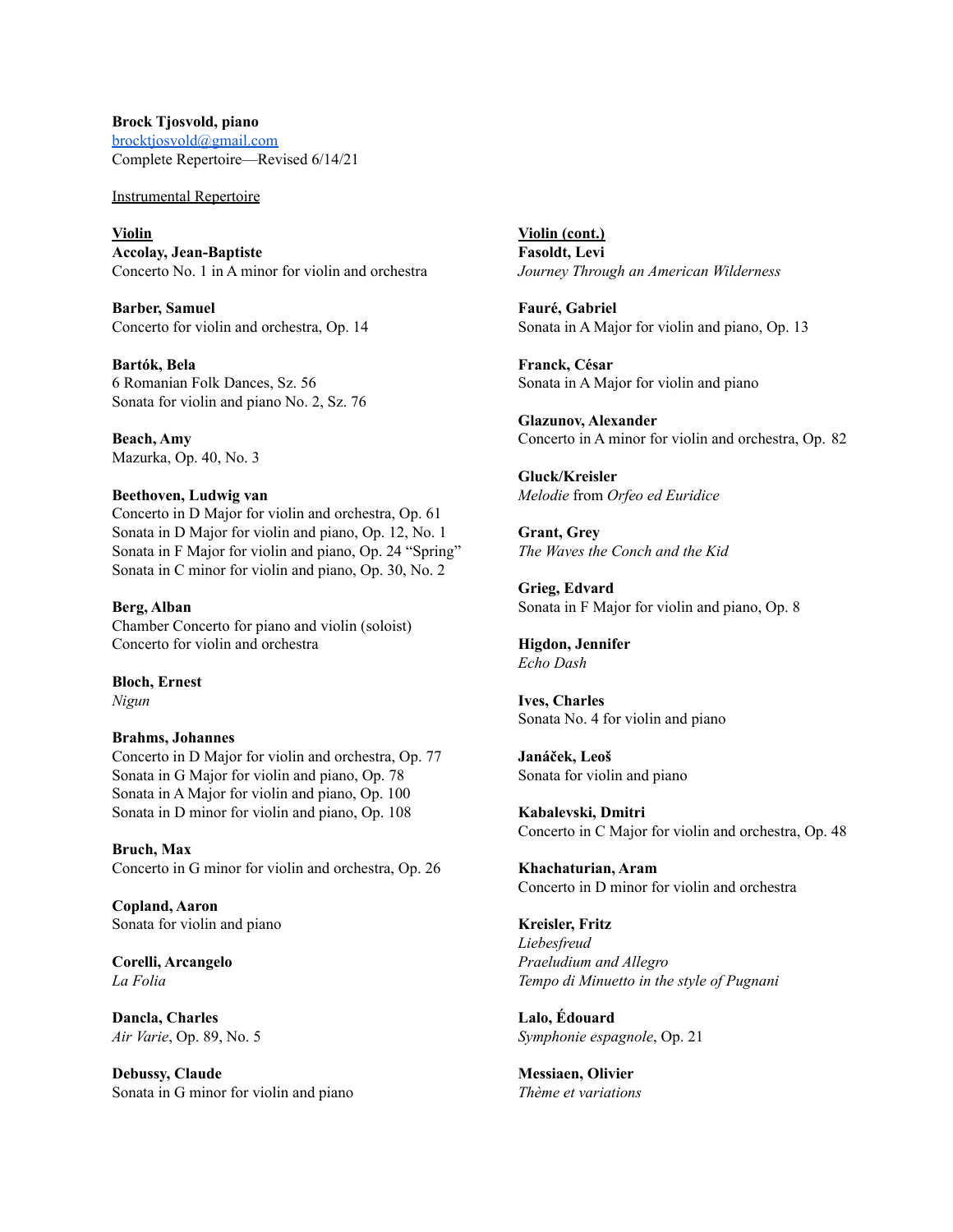**Violin (cont.) Młynarski, Emil** Mazurka in G, Op. 7, No. 1

**Mozart, Wolfgang Amadeus** Concerto in D Major for violin and orchestra, K. 218 Concerto in A Major for violin and orchestra, K. 219 Sonata in E minor for violin and piano, K. 304 Sonata in G Major for violin and piano, K. 379

**Paganini/Kreisler** *La Campanella*

**Poulenc, Francis** Sonata for violin and piano

**Ravel, Maurice** Sonata No. 2 in G Major for violin and piano

**Saint-Saëns, Camille** *Havanaise* in E Major, Op. 83 Concerto No. 3 in B minor for violin and orchestra, Op. 61

**Sarasate, Pablo de** *Navarra*, Op. 33 *Nouvelle fantaisie sur "Faust"*, Op. 13 *Zigeunerweisen*, Op. 20

**Schubert, Franz** Fantasy in C Major for violin and piano, D. 934

**Schumann, Robert** Sonata in D minor for violin and piano, Op. 121

**Shostakovich, Dmitri** Concerto No. 1 in A minor for violin and orchestra, Op. 77 Romanze in D Major for violin and piano

**Sibelius, Jean** Concerto in D minor for violin and orchestra, Op. 47

**Strauss, Richard** Sonata in E-flat Major for violin and piano, Op. 18

**Stravinsky, Igor** *Suite Italienne*

**Szymanowski, Karol** Mythes, Op. 30 Nocturne and Tarantella, Op. 28

**Tchaikovsky, Pyotr** Concerto in D Major for violin and orchestra, Op. 35 **Violin (cont.) Telemann, Georg Philipp** Concerto for Four Violins in A Major

**Vaughan Williams, Ralph** *The Lark Ascending*

**Vieuxtemps, Henri** Concerto No. 5 in A minor *Regrets*, Op. 40, No. 2

**Vitali, Tomaso Antonio** Chaconne for violin and continuo in G minor

**Vivaldi, Antonio** Concerto for two violins in A minor

**Wieniawski, Henryk** Polonaise Brillante in D, Op. 4 Scherzo tarantelle, Op. 16

**Viola J.C. Bach/Casadesus** Concerto in C minor for viola and orchestra

**Bax, Arnold** Sonata for viola and piano

**Bloch, Ernest** *Meditation and Processional*

**Brahms, Johannes** Sonata in F minor for viola and piano, Op. 120, No. 1 Sonata in E-flat Major for viola and piano, Op. 120, No. 2

**Britten, Benjamin** *Lachrymae*, Op. 48

**Bruch, Max** Romanze in F Major for viola and orchestra, Op. 85

**Clarke, Rebecca** Sonata for viola and piano

**Enescu, George** Concert Piece for viola and piano

**Handel/Casadesus** Concerto in B minor for viola and orchestra

**Handel, George Frederic** Sonata in G minor, Op. 2, No. 8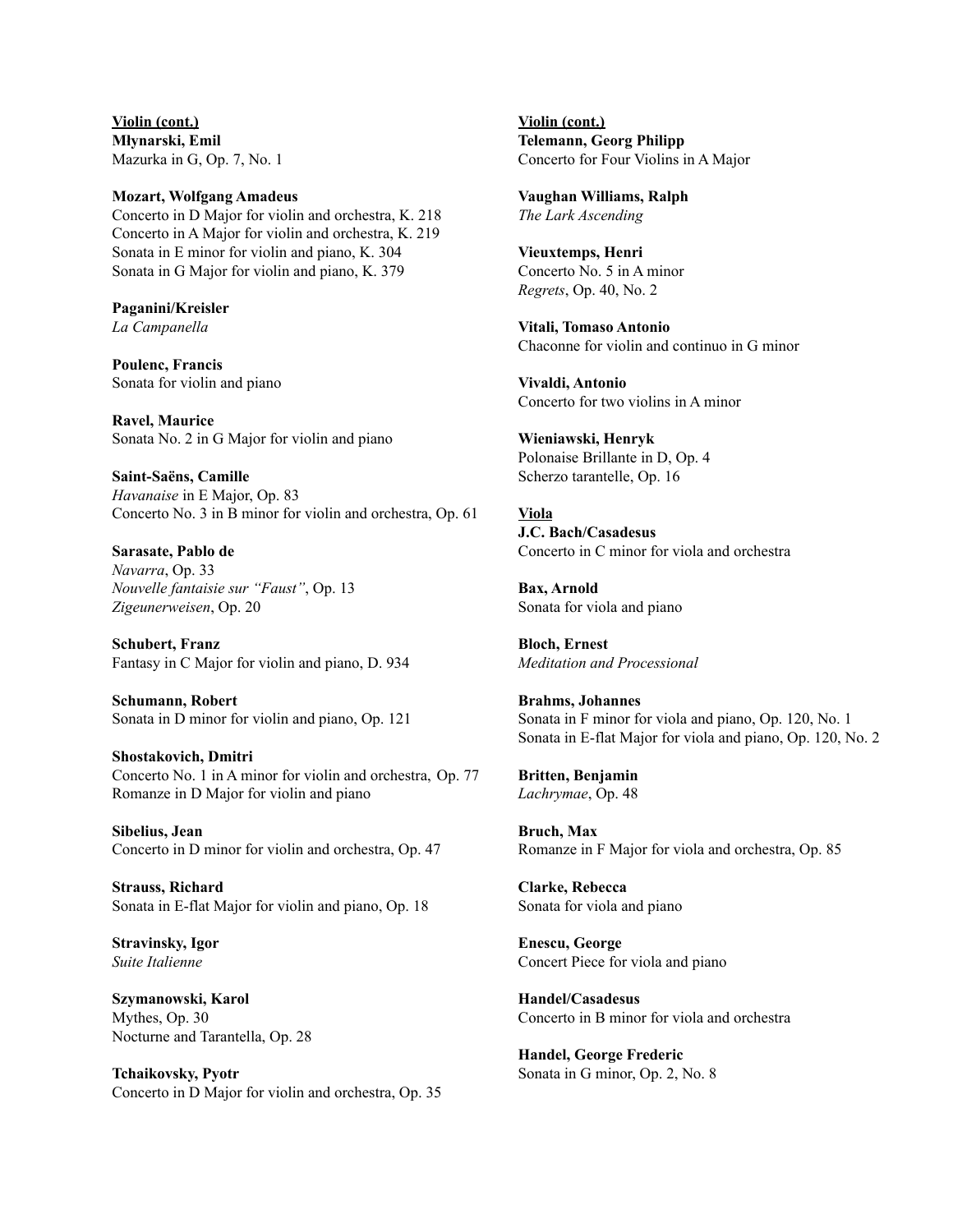**Viola (cont.) Hindemith, Paul** *Der Schwandendreher Kammermusik No. 5* for viola and orchestra, Op. 36, No. 4

**Prokofiev, Sergei/trans. Borisovsky** *Romeo and Juliet*

**Rochberg, George** Sonata for viola and piano

**Schnittke, Alfred** Concerto for viola and orchestra

**Schumann, Robert** *Märchenbilder*, Op. 113

**Uribe Holguin, Guillermo** Sonata for viola and piano

**Walton, William** Concerto for viola and orchestra

**Weber, Carl Maria von** *Andante e rondo ongarese*, Op. 35

**Cello Barber, Samuel** Sonata in C minor for cello and piano, Op. 6

**Beethoven, Ludwig van** Sonata in F Major for cello and piano, Op. 5, No. 1 Sonata in A Major for cello and piano, Op. 69 Sonata in C Major for cello and piano, Op. 102, No. 1 Sonata in D Major for cello and piano, Op. 102, No. 2

**Bernstein, Leonard** Meditation No. 1 from *Mass*

**Bloch, Ernest** *Schelomo*

**Boccherini, Luigi** Sonata No. 6 in A Major for cello and piano

**Brahms, Johannes** Sonata in F Major for cello and piano, Op. 99

**Debussy, Claude** Sonata for cello and piano

**Elgar, Edward** Concerto in E minor for cello and orchestra, Op. 85 **Cello (cont.) Marcello, Benedetto** Sonata in F Major for cello and piano

**Messiaen, Olivier** *Louange à l'Éternité de Jésus* from *Quatuor pour la fin du temps*

**Respighi, Ottorino** *Adagio con Variazioni*

**Saint-Saëns, Camille** Concerto in A minor for cello and orchestra, Op. 33

**Shostakovich, Dmitri** Sonata in D minor for cello and piano, Op. 40

**Strauss, Richard** Sonata in F Major for cello and piano, Op. 6

**Vaughan Williams, Ralph** *Six Studies in English Folk Song*

**Bass Bottesini, Giovanni** Fantasia Cerrito

**Dragonetti, Domenico** Concerto in A Major for bass and orchestra

**Handel, George Frederic** Sonata in C Major for bass and piano

**Koussevitzky, Serge** Concerto for bass and orchestra, Op. 3

**Flute Bach, C.P.E.** Concerto in D minor for flute and orchestra, Wq. 22 Sonata in E minor for flute and piano, Wq. 124

**Boehm, Theobald** Grand Polonaise, Op. 16

**Borne, François** *Fantaisie brillante sur "Carmen"*

**Chaminade, Cécile** Concertino for flute and piano, Op. 107

**Copland, Aaron** *Duo* for flute and piano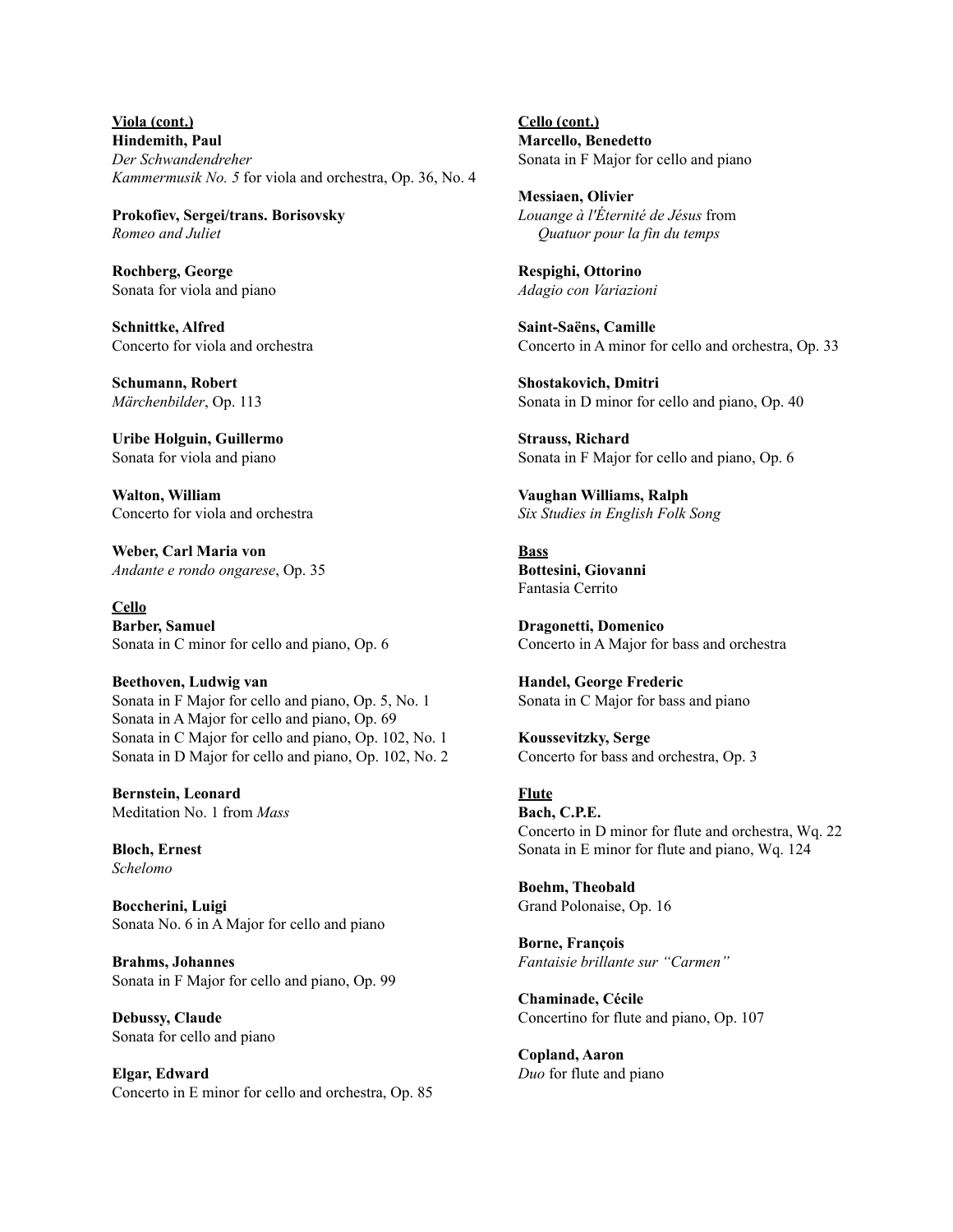**Flute (cont.) Enescu, George** *Cantabile et Presto*

**Feld, Jindřich** Sonata for flute and piano

**Franck, César** Sonata in A Major for flute and piano

**Gaubert, Philippe** Suite for flute and piano

**Hanson, Howard** Serenade for flute, harp and strings

**Higdon, Jennifer** *Autumn Reflection Echo Dash* (trans. from violin)

**Hindemith, Paul** Sonata for flute and piano

**Holmes, Julian Bennett** Sonata for flute and piano

**Jolivet, André** *Chant de Linos*

**Martin, Frank** Ballade for flute and piano

**Martinů, Bohuslav** Sonata for flute and piano

**Mozart, Wolfgang Amadeus** Concerto in G Major for flute and orchestra, K. 313 Concerto in C Major for flute, harp, and orchestra, K. 299

**Reinecke, Carl** Ballade for flute and orchestra, Op. 288

**Schwantner, Joseph** *Black Anemones Soaring*

**Taffanel, Paul** *Fantasy on "Der Freischütz"* **Oboe**

**Bach, J.S.** Sonata in G minor for oboe and keyboard, BWV 1020 Sonata in G minor for oboe and keyboard, BWV 1030b

**Bozza, Eugène** *Pastorale*

**Britten, Benjamin** *Temporal Variations*

**Dutilleux, Henri** Sonata for oboe and piano

**Haydn, Franz Joseph** Concerto in C Major for oboe and orchestra, Hob. VIIg

**Poulenc, Francis** Sonata for oboe and piano

**Saint-Saëns, Camille** Sonata in D Major for oboe and piano, Op. 166

**Schumann, Robert** Three Romances for oboe and piano, Op. 94

**Clarinet Bassi, Luigi** *Fantaisie brillante on [V](https://en.wikipedia.org/wiki/Verdi)erdi's "Rigoletto"*

**Bernstein, Leonard** Sonata for clarinet and piano

**Brahms, Johannes** Sonata in F minor for clarinet and piano, Op. 120, No. 1 Sonata in E-flat Major for clarinet and piano, Op. 120, No. 2

**Copland, Aaron** Concerto for clarinet, strings, and harp

**Debussy, Claude** *Première rhapsodie*

**Lefebvre, Charles** *Fantaisie-caprice*, Op. 118

**Muczynski, Robert** *Time Pieces*

**Poulenc, Francis** Sonata for clarinet and piano

**Saint-Saëns, Camille** Sonata in E-flat Major for clarinet and piano, Op. 167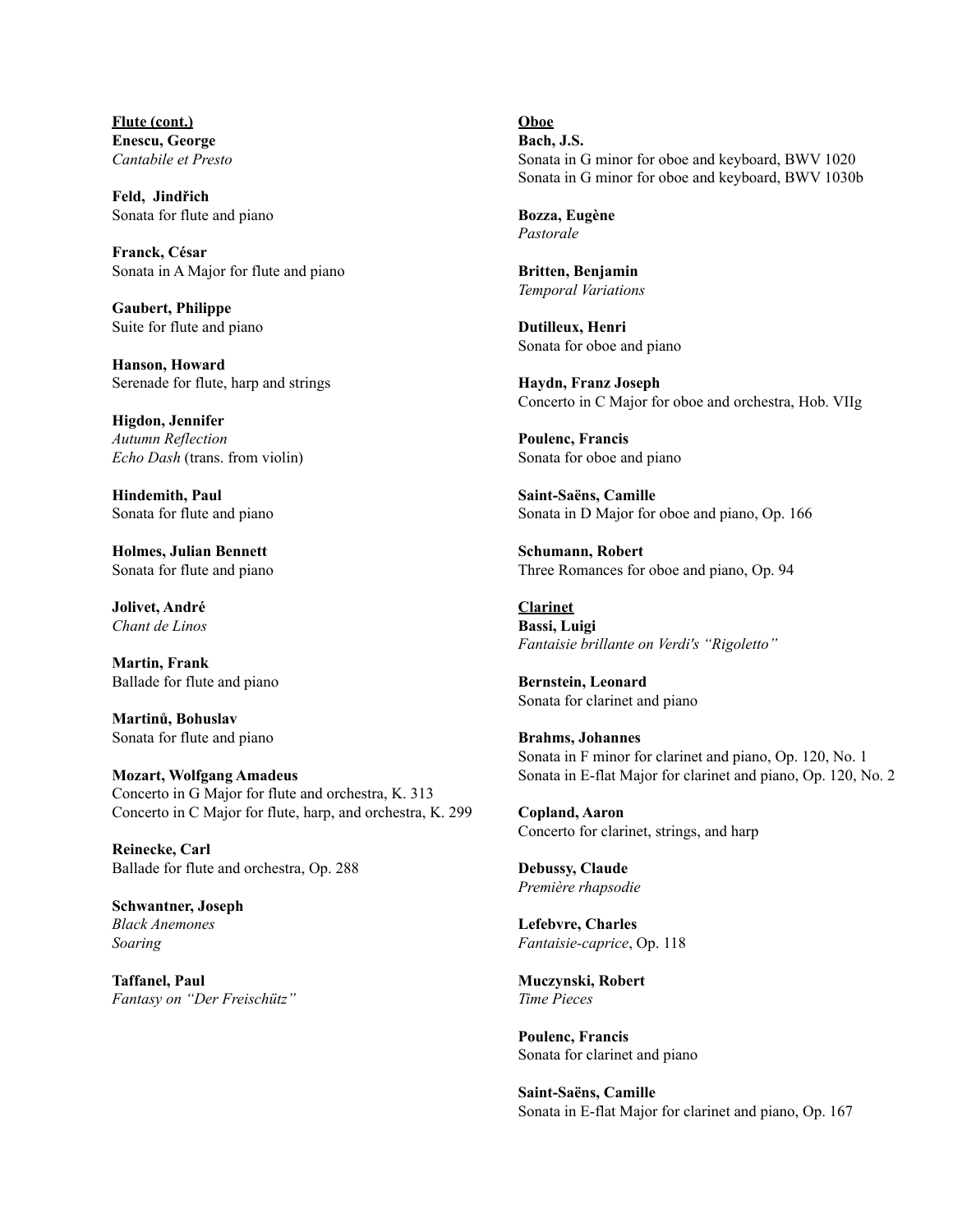## **Clarinet (cont.) Weber, Carl Maria von** Concerto in F minor for clarinet and orchestra, Op. 73 Concerto in E-flat Major for clarinet and orchestra, Op. 74 Grand Duo Concertant in E-flat Major for clarinet and piano, Op. 48

**Bassoon Davis, William** Sonata for bassoon and piano

**Hindemith, Paul** Sonata for bassoon and piano

**Lussier, Mathieu** *Bassango*

**Mozart, Wolfgang Amadeus** Concerto in B-flat Major for bassoon and orchestra, K. 191

**Siqueira, José** Three Etudes for bassoon and piano

**Vivaldi, Antonio** Concerto in C Minor for bassoon, RV 480 Concerto in A minor for bassoon, RV 498

**Weber, Carl Maria von** Concerto in F Major for bassoon and orchestra, Op. 75

**Saxophone Benson, Warren** *Aeolian Song*

**Boutry, Roger** Divertimento

**Creston, Paul** Sonata for alto saxophone and piano, Op. 19 III. With gaiety

**Delden, Lex van** Sonatina for alto saxophone and piano, Op. 36

**Demersseman, Jules** *Allegretto et Allegro Andante et Boléro*

**Hartley, Walter** Sonata for baritone saxophone and piano

**Heiden, Bernhard** Sonata for alto saxophone and piano **Saxophone (cont.) Muczynski, Robert** Sonata for alto saxophone, Op. 29

**Quate, Amy** *Light of Sothis*

**Horn Defaye, Jean-Michel** *Alpha*

**Glazunov, Alexander** *Reveries*

**Heiden, Bernhard** Sonata for horn and piano

**Jacob, Gordon** Concerto for horn and strings

**Kalliwoda, Jan** Introduction et Rondeau, Op. 51

**Neuling, Hermann** Bagatelle

**Strauss, Franz** Concerto No. 1 in C minor for horn and orchestra, Op. 8

**Vinter, Gilbert** *Hunter's Moon*

**Harp Debussy, Claude** *Danse sacrée et danse profane*

**Mozart, Wolfgang Amadeus** Concerto in C Major for flute, harp, and orchestra, K. 299

**Piano Schumann, Robert** Concerto in A minor for piano and orchestra, Op. 54

**Trumpet Arban, Jean-Baptiste** Variations on "Carnival of Venice"

**Bellstedt, Hermann** Variations on a Neapolitan Song

**Bitsch, Marcel** *Quatre variations sur un thème de D. Scarlatti*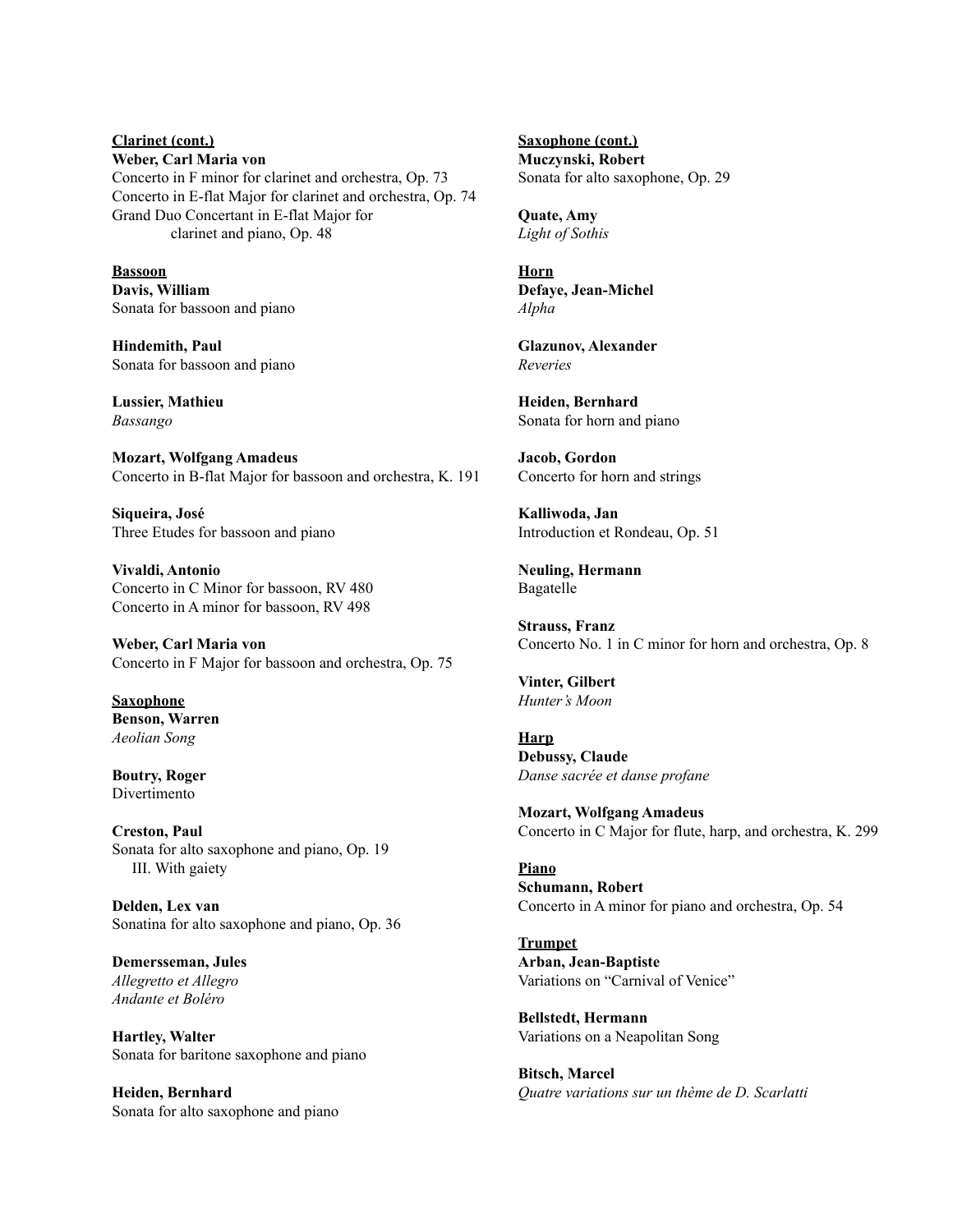**Trumpet (cont.) Clarke, Herbert Lincoln** *Sounds From the Hudson*

**Goedicke, Alexander** Concert Etude, Op. 49

**Handel, George Frederic** Suite in D Major for piccolo trumpet

**Haydn, Franz Joseph** Concerto in E-flat Major for trumpet and orchestra, Hob. VIIe:1

**Höhne, Carl** *Slavonic Fantasy*

**Kennan, Kent** Sonata for trumpet and piano

**Tamberg, Eino** Concerto for trumpet and orchestra, Op. 42

**Tomasi, Henri** *Triptyque*

**Trombone Barat, Joseph Edouard** *Andante et Allegro*

**Bozza, Eugène** Ballade for trombone and piano *New Orleans*

**David, Ferdinand** Concertino in E-flat Major for trombone and orchestra, Op.4

**Grøndahl, Launy** Concerto for trombone and orchestra

**Hindemith, Paul** Sonata for trombone and piano

**Koetsier, Jan** *Allegro Maestoso*, Op. 58, No. 2

**Lebedev, Alexei** Concerto No. 1 for bass trombone and orchestra

**Marcello, Benedetto/trans. Ostrander** Sonata in F Major for trombone and piano **Trombone (cont.) Milhaud, Darius** *Concertino d'hiver* for trombone and string orchestra, Op. 327

**Pergolesi, Giovanni Battista/trans. Sauer** Sinfonia for trombone and piano

**Rimsky-Korsakov, Nikolai** Concerto for trombone and military band

**Ropartz, Guy** *Pièce* in E-Flat Major for trombone and piano

**Verhelst, Steven** *World Concerto* for bass trombone and brass band

**Weber, Carl Maria von** Romance for trombone and piano

**Tuba Bitsch, Marcel** Intermezzo for tuba and piano

**DeLuca, Joseph** *Beautiful Colorado*

**Gillingham, David** *Jabberwocky*

**Lebedev, Alexei** Concerto No. 1 for trombone and orchestra

**Plog, Anthony** Three Miniatures for tuba and piano

**Chamber Ensemble Brahms, Johannes** Trio in E-flat Major for piano, violin, and horn, Op. 40

**Bruch, Max** 8 Pieces for clarinet, viola, and piano, Op. 83

**Crumb, George** *Vox Balanae*

**Fasoldt, Levi** The Magnificent Invention

**Fauré, Gabriel** Piano Quintet No. 2 in C minor, Op. 115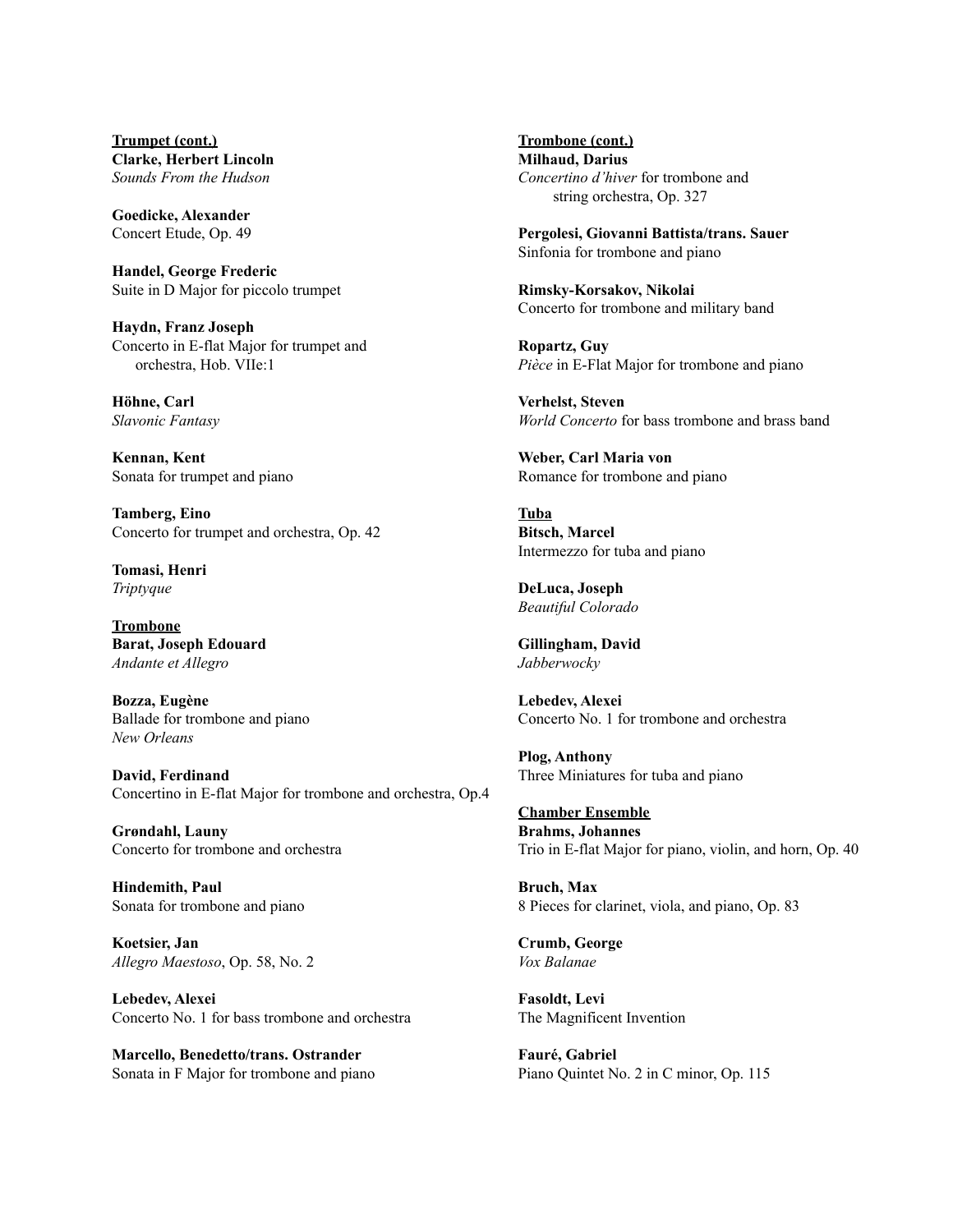**Chamber ensemble (cont.) Friedman, Stanley** *B'Shertah* for trumpet, clarinet, and piano

**Gillingham, David** Divertimento for horn, tuba, and piano

**Lézé, Jean-François** *Canções lunares* for horn, tuba and piano

**Madsen, Trygve** Divertimento for horn, tuba and piano

**Poulenc, Francis** Sextet for Winds and Piano

**Rachmaninoff, Sergei** *Trio élégiaque* No. 1 in G minor

**Shostakovich, Dmitri** Piano Trio No. 2 in E minor, Op. 67

**Wuorinen, Charles** *Arabia Felix*

**York, Barbara** Suite for horn, tuba and piano

**Orchestral Keyboard Adams, John** *The Chairman Dances*

**Adams, John Luther** *Become Ocean* (piano)

**Bernstein, Leonard** Divertimento for Orchestra "Mambo" from *Symphonic Dances from West Side Story* Three Dance Episodes from *On the Town* Symphony No. 1: "Jeremiah"

**Blake, Howard** The Snowman

**Brahms, Johannes** *Ein Deutsches Requiem*, Op. 45 (organ)

**Britten, Benjamin** War Requiem, Op. 66 (piano and organ) **Orchestral Keyboard (cont.) Copland, Aaron** Appalachian Spring (13 member version) "Hoe-down" from *Rodeo* El Salon Mexico Symphony No. 3 (piano)

**Elgar, Edward** Cockaigne Overture , Op. 40 (organ)

**Falla, Manuel de** El Sombrero de Tres Picos, Suite No. 2

**Fauré, Gabriel** Requiem, Op. 48

**Gershwin, George** Who Cares? (ballet)

**Higdon, Jennifer** blue cathedral

**Jolivet, André** Concertino for trumpet, piano and strings

**Kaprálová, Vítězslava** Military Sinfonietta Prélude de Noël

**Lutoslawski, Witold** Concerto for Orchestra (piano)

**Mahler, Gustav** Symphony No. 6 in A minor

**Márquez, Arturo** Danzón No. 2

**Mussorgsky, Modest/orch. Ravel** Pictures at an Exhibition

**Ogonek, Elizabeth** Sleep and Unremembrance

**Prokofiev, Sergei** Romeo and Juliet

**Ravel, Maurice** Daphnis et Chloé , Suite No. 2 Shéhérazade Tzigane

**Reineke, Steven** Casey at the Bat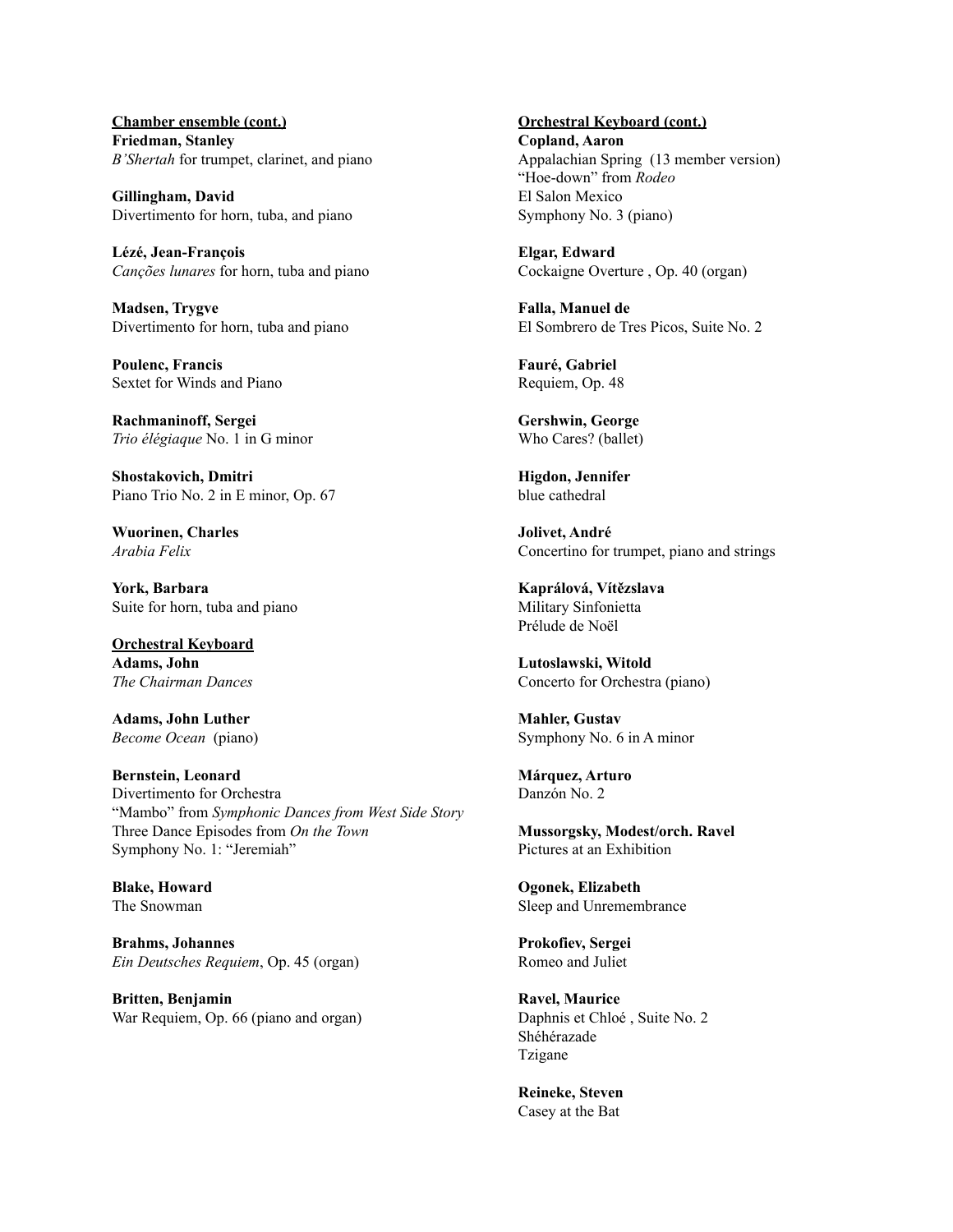**Orchestral Keyboard (cont.) Respighi, Ottorino** Pines of Rome Roman Festivals (piano-secondo)

**Rouse, Christopher** Concerto for oboe and orchestra

**Rózsa, Miklós** Concerto for viola and orchestra, Op. 37

**Shostakovich, Dmitri** Symphony No. 5 in D minor, Op. 47 Symphony No. 6 in B minor, Op. 54

**Strauss, Richard** Eine Alpensinfonie (celeste)

**Stravinsky, Igor** Firebird - 1910 (celesta) Petrushka (piano)

**Williams, John** Across the Stars Battle of the Heroes Parade of the Ewoks Star Wars: Suite for Orchestra Star Wars: The Force Awakens Suite Star Wars: The Phantom Menace Suite

**Wuorinen, Charles** Arabia Felix

**Young, Nina C.** Agnosco Veteris

**Wind Ensemble Keyboard Colgrass, Michael** Urban Requiem

**Copland, Aaron** El Salon Mexico

**Husa, Karel** Al Fresco

**Mackey, John** Frozen Cathedral

**Márquez, Arturo** Danzón No. 2

**Wind Ensemble Keyboard (cont.) Maslanka, David** A Child's Garden of Dreams (organ/synth) Symphony No. 4 (organ)

**Mays, Walter** Dreamcatcher

**Nixon, Roger** Fiesta del Pacifico

**Schwantner, Joseph** From a Dark Millenium (celesta) Recoil

**Strauss, Richard** Solemn Entry (organ)

**Thomas, Omar** Of Our New Day Begun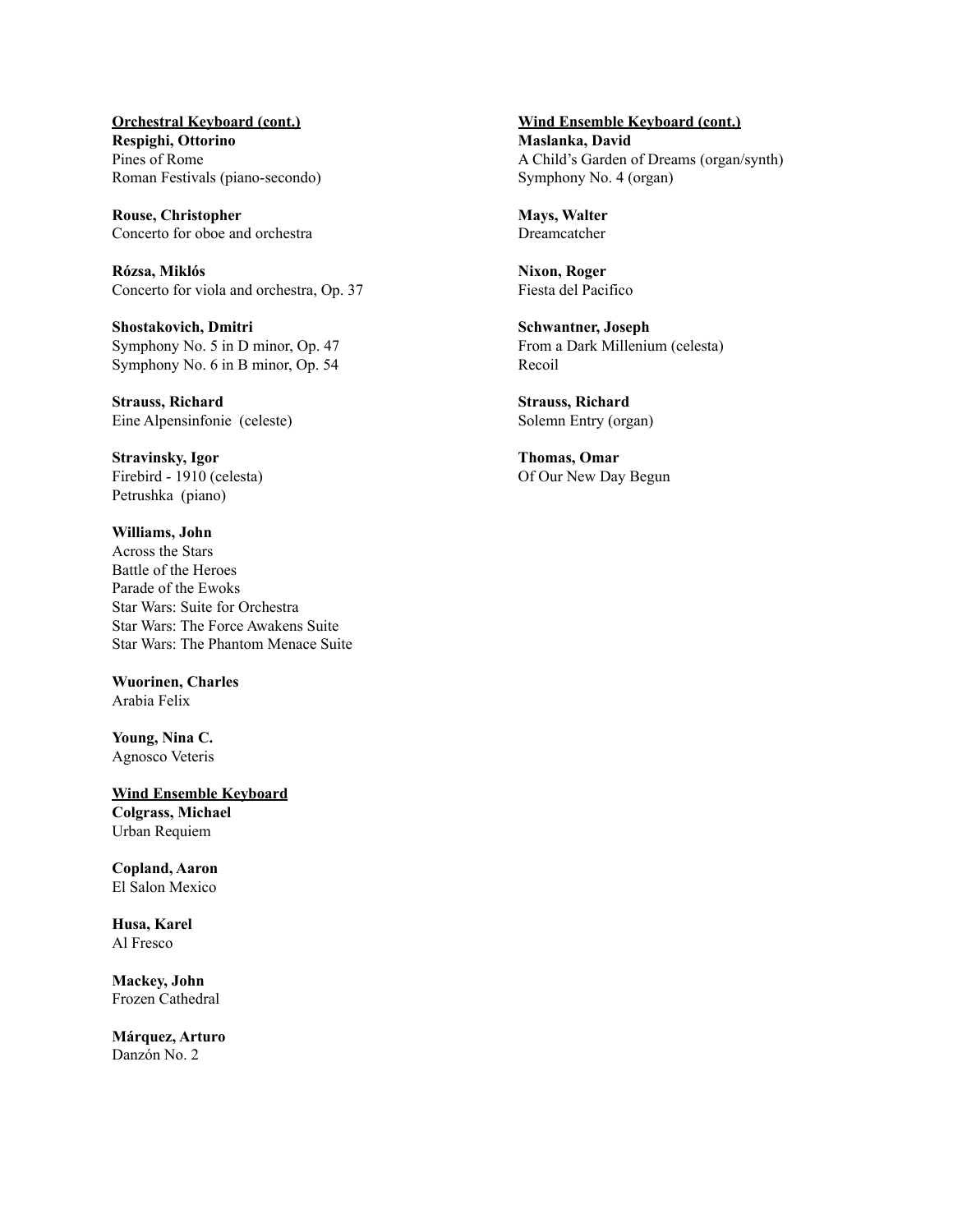**Song Aborn, Lora** I Compare Thee to a Summer's Day

**Allitsen, Frances** The Lord is my light

**Anonymous** O leggiadri occhi belli

**Arne, Thomas** O Come, O Come, My Dearest

**Bacon, Ernst** Is there such a thing as day?

#### **Barber, Samuel**

A Green Lowland of Pianos Hermit Songs, Op. 29 [complete] At St. Patrick's Purgatory Church Bell at Night St. Ita's Vision The Heavenly Banquet The Crucifixion Sea Snatch Promiscuity The Monk and his Cat The Praises of God The Desire for Hermitage Now have I fed and eaten up the rose Sure on this Shining Night The Daisies

## **Beach, Amy**

Ah, Love But a Day The Year's at the Spring

#### **Beethoven, Ludwig van**

Adelaide, Op. 46 Ah! Perfido, Op. 65 An die ferne Geliebte, Op. 98 [complete] Auf dem Hügel sitz ich spähend Wo die Berge so blau Leichte Segler in den Höhen Diese Wolken in den Höhen Es kehret der Maien, es blühet die Au Nimm sie hin denn diese Lieder Busslied Gottes Macht und Vorsehung Ich liebe dich

**Bellini, Vincenzo** Il Zeffiro L'abbandono La farfalletta Ma rendi pur contento O crudel che il mio pianto non vedi Vaga luna che inargenti

#### **Berg, Alban**

Sieben frühe Lieder Nacht Schilflied Die Nachtigall Traumgekrönt Warm die Lüfte

#### **Berg, Christopher**

Hommage à Francis Poulenc [complete] Le Brochet Le Homard Le Ver Luisant Le Blairneau La Fourmi

#### **Berlioz, Hector**

Au cimetière

## **Bernstein, Leonard**

I Hate Music! My Name is Barbara I Hate Music! La Bonne Cuisine [complete] Plum Pudding Queues de Boeuf Tavouk Guenksis Civet à Toute Vitesse

## **Bizet, Georges**

Ouvre ton Coeur

# **Bononcini, Giovanni**

Per la gloria d'adorarvi

# **Bowles, Paul**

Blue Mountain Ballads [complete] Heavenly Grass Lonesome Man Cabin Sugar in the Cane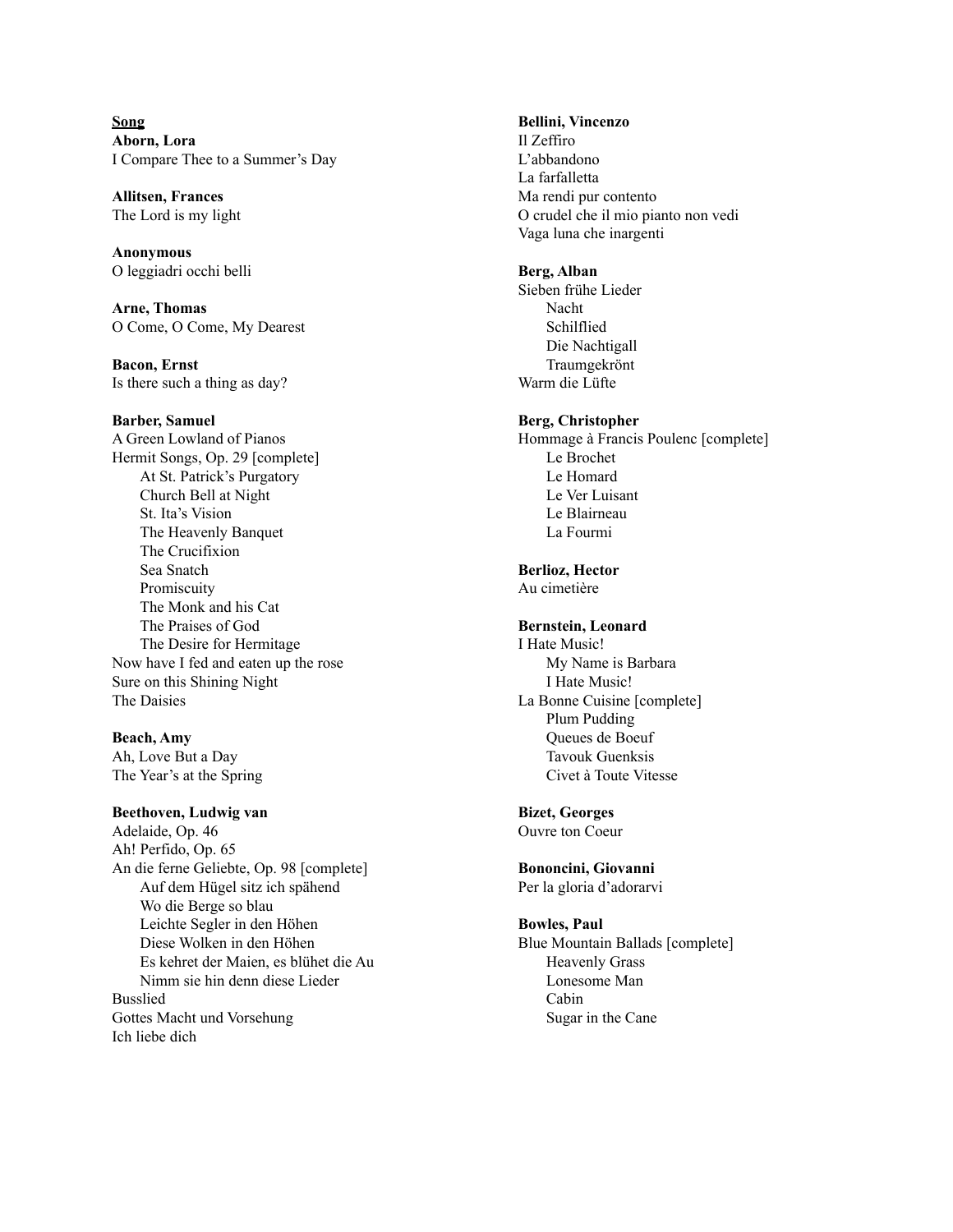#### **Brahms, Johannes**

Ach, wende diesen Blick Der Jäger und sein Liebchen Der Tod, das ist die kühle Nacht Meine Liebe ist grün Nicht mehr zu dir zu gehen Unbewegte laue Luft Verrat Verzagen Wehe, so willst du mich wieder Wie bist du, meine Königen Wie Melodien zieht es mir Zigeunerlieder, Op. 103 Brauner Bursche führt zum Tanze Kommt dir manchmal in den Sinn

## **Bridge, Frank**

Love went a-riding Three Songs for Voice, Viola and Piano, H. 76 [complete] Far, far from each other Where is it that our soul doth go? Music, when soft voices die

#### **Britten, Benjamin**

Folk Songs Down by the Salley Gardens O Waly, Waly The Last Rose of Summer Serenade for Tenor, Horn and Strings, Op. 31 The Holy Sonnets of John Donne, Op. 35 Oh My black Soule! Batter my heart, three person'd God Oh might those sighes and teares Oh, to vex me, contraryes meet in one What if this present Since she whom I lov'd At the round earth's imagined corners Thou hast made me Death be not proud

#### **Butterworth, George**

A Shropshire Lad Loveliest of Trees When I Was One and Twenty The Lads in Their Hundreds Is My Team Ploughing?

**Caldara, Antonio** Sebben Crudele

**Campo, Francisco del** Mi caballo blanco

**Chabrier, Emmanuel** Villanelle des petits canards

#### **Chausson, Ernest**

Chanson perpétuelle, Op. 37 Les papillons Quatre Mélodies, Op. 8 [complete] Nocturne Amour d'antan Printemps triste Nos souvenirs

### **Clarke, Rebecca**

Aufblick The Cherry-Blossom Wand The Seal Man Wandrers Nachtlied

## **Colbran, Isabella**

Già la notte s'avvicina La speranza al cor mi dice

#### **Coleridge-Taylor, Samuel**

Sorrow Songs, Op. 57 [complete] Oh, what comes over the sea When I am dead, my dearest Oh, roses for the flush of youth She sat and sang alway Unmindful of the roses Too late for love

#### **Copland, Aaron**

Twelve Poems of Emily Dickinson Heart, We Will Forget Him There Came a Wind Like a Bugle

#### **Debussy, Claude**

Ariettes oubliées [complete] C'est l'extase langoureuse Il pleure dans mon coeur L'ombre des arbres Chevaux de bois Green Spleen Beau soir Cinq poèmes de Charles Baudelaire [complete] Le Balcon Harmonie du soir Le jet d'eau Recueillement La mort des amants Fêtes galantes Fantoches Les cloches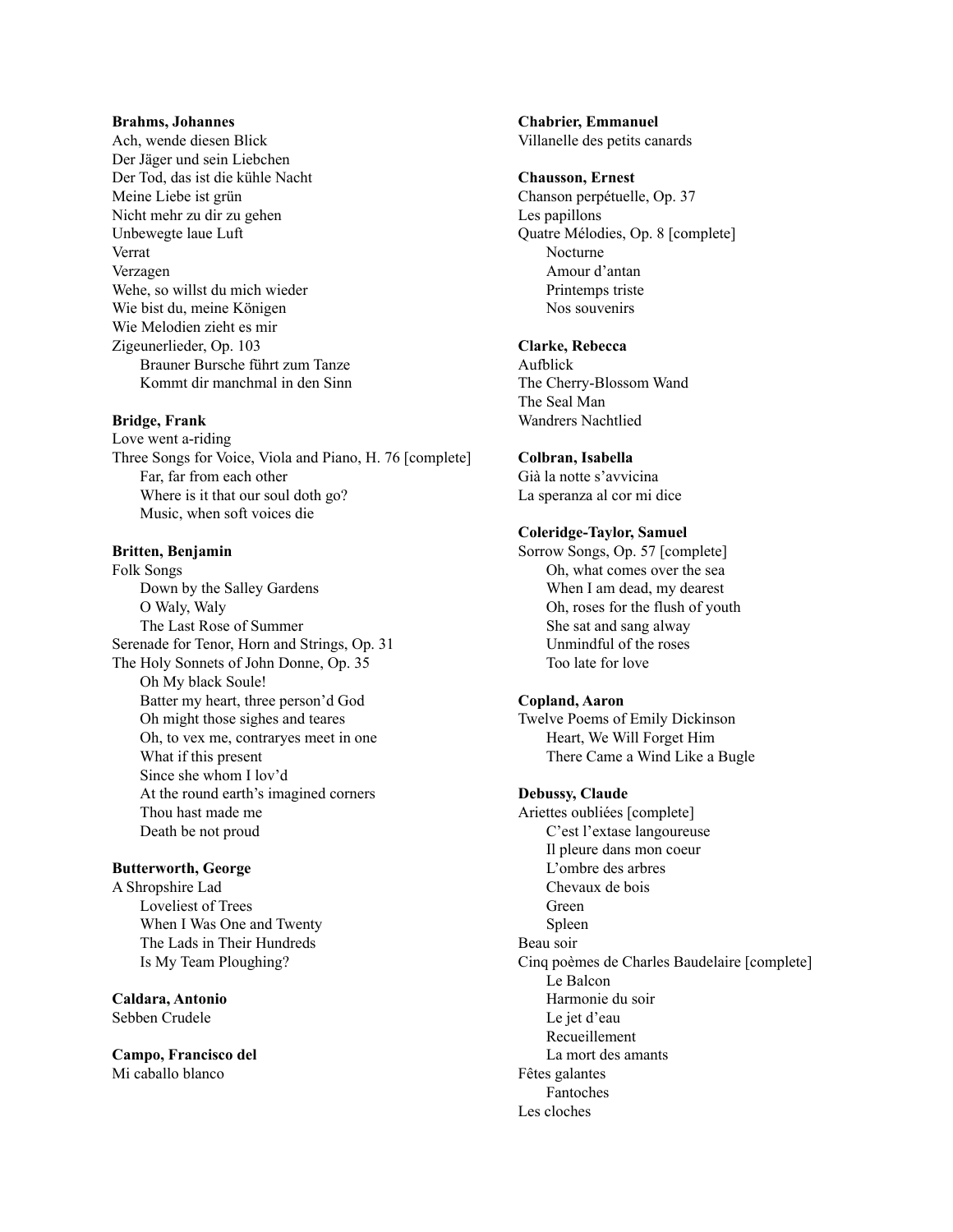**Debussy, Claude (cont.)** Noël des enfants qui n'ont plus de maisons Nuit d'étoiles Quatre chansons de jeunesse [complete] Pantomime Clair de lune Pierrot Apparition Trois mélodies de Verlaine La mer est plus belle Trois poèmes de Stéphane Mallarmé [complete] Soupir Placet futile Éventail Zéphyr

#### **Donaudy, Stefano**

Ah, mai non cessate Amor mi fa cantare Amorosi, miei giorni Come l'allodoletta O del mio amato ben Vaghissima sembianza

**Dubosqc, Claude** La cloche fêlée

## **Duke, John**

At the Acquarium Bee! I'm expecting you! Richard Cory

## **Duparc, Henri**

Chanson triste Extase Lamento Le manoir de Rosemonde L'invitation au voyage Sérénade florentine Soupir

#### **Dvořák, Antonín**

Biblické písně Slyš ,ó Bože, volání mé Zpívejte Hospodinu píseň novou

#### **Fauré, Gabriel**

Après un rêve Arpège Au bord de l'eau Automne Chanson d'amour **Fauré, Gabriel (cont.)** Chanson du pêcheur (Lamento) Cinq mélodies "de Venise", Op. 58 [complete] Mandoline En Sourdine Green À Clymène C'est l'extase En prière Fleur jetée Ici-bas! La Bonne Chanson, Op. 61 Une sainte en son auréole La lune blanche luit dans les bois Avant que tu ne t'en ailles Donc, ce sera par un clair jour d'été L'hiver a cessé Les berceaux Les roses d'Ispahan L'horizon chimérique, Op. 118 [complete] La mer est infinie Je me suis embarqué Diane, Séléné Vaisseaux, nous vous aurons aimés Lydia Noël

#### **Fine, Irving**

Childhood Fable for Grownups, Book I Polaroli Tigeroo Lenny the Leopard The Frog and the Snake

#### **Finzi, Gerald**

Earth and Air and Rain, Op. 15 Summer Schemes I Said to Love, Op. 19b [complete] I need not go At Middle-Field Gate in February Two Lips In five-score summers For Life I had never cared greatly I said to Love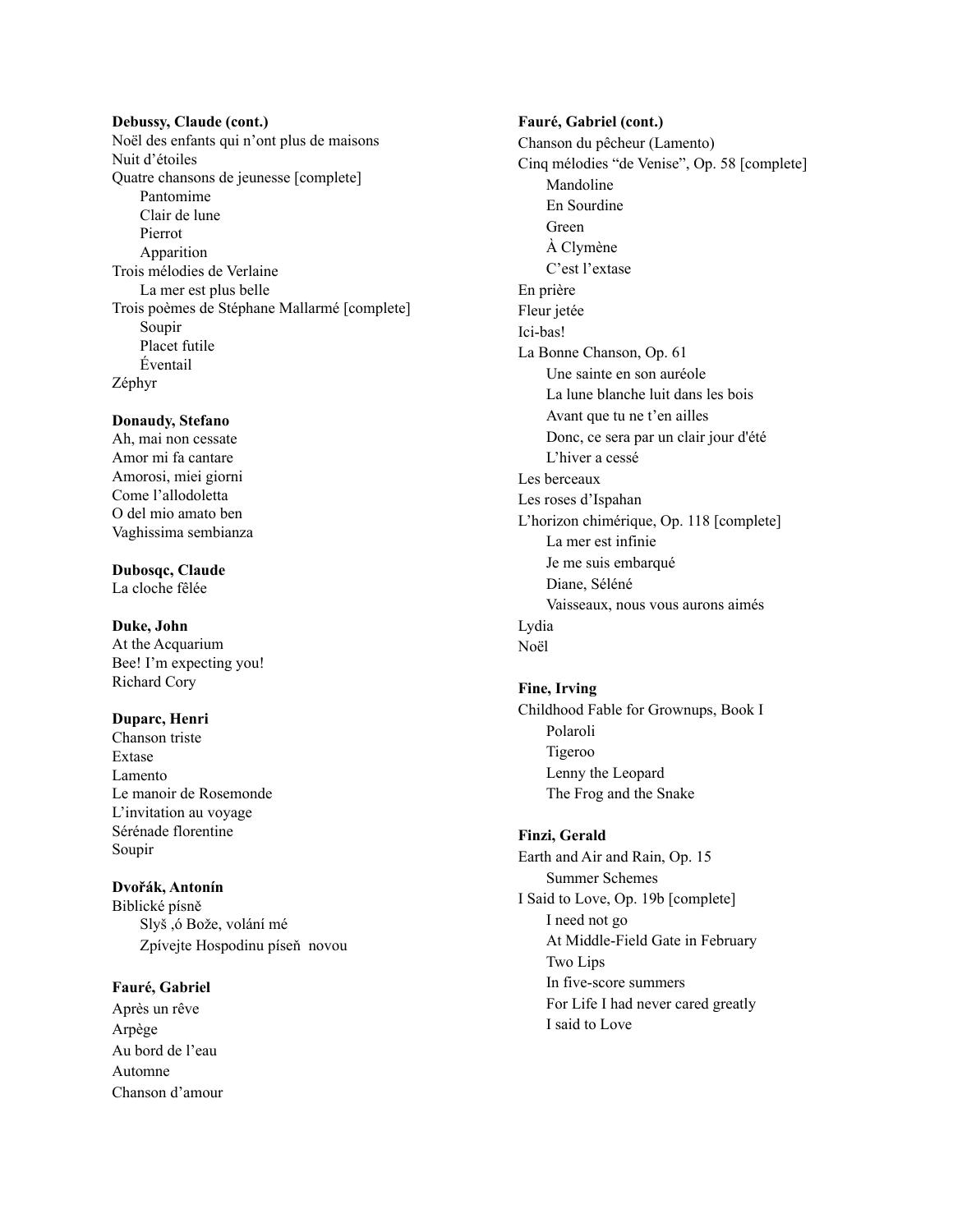**Finzi, Gerald (cont.)** Let Us Garlands Bring, Op. 18 [complete] Come away, come away, death Who is Silvia? Fear no more the heat o' the sun O Mistress Mine It was a lover and his lass

**Foster, Stephen** If You've Only Got a Mustache

**Franz, Robert** Bitte

**Grieg, Edvard** Erstes Begegnen Jeg elsker Dig! Seks Sange, Op. 48 [complete] Gruss Dereinst, Gedanke mein Lauf der Welt Die verschwiegene Nachtigall Zur Rosenzeit Ein Traum Våren

**Guastavino, Carlos** Seis canciones de cuna [complete] Hallazgo Apegado a mí Encantamiento Corderito Rocío Meciendo

**Gurney, Ivor** Sleep

**Hahn, Reynaldo** A Chloris L'Absent L'énamourée Le rossignol des lilas L'Heure exquise Quand je fus pris au pavillon Si mes vers avaient des ailes

**Hahn, Reynaldo (cont.)** *Venezia*, 6 Chansons en dialecte vénitien Sopra l'acqua indormenzada La barcheta L'avertimento

**Haydn, Joseph** Eine sehr gewöhnliche Geschichte

**Heggie, Jake** At the Statue of Venus A Lucky Child Sophie's Song **Stars** 

**Hindemith, Paul** Cum natus esset Das Marienleben, Op. 27 Stillung Mariä mit dem Auferstandenen

**Hoiby, Lee** Last Letter Home

**Hundley, Richard** Come Ready and See Me

**Kahn, Robert** Für uns! Urlicht

**Kaprálová, Vitezslava** Sparks from Ashes, Op. 5 [complete] Those old songs sound in my soul Like on silk moss I laid my head on your white bosom Oh, stay yet, my dear girl And melancholy thoughts draw

**Kilenyi, Edward** El trobador

**Koechlin, Charles** L'air Le printemps Le thé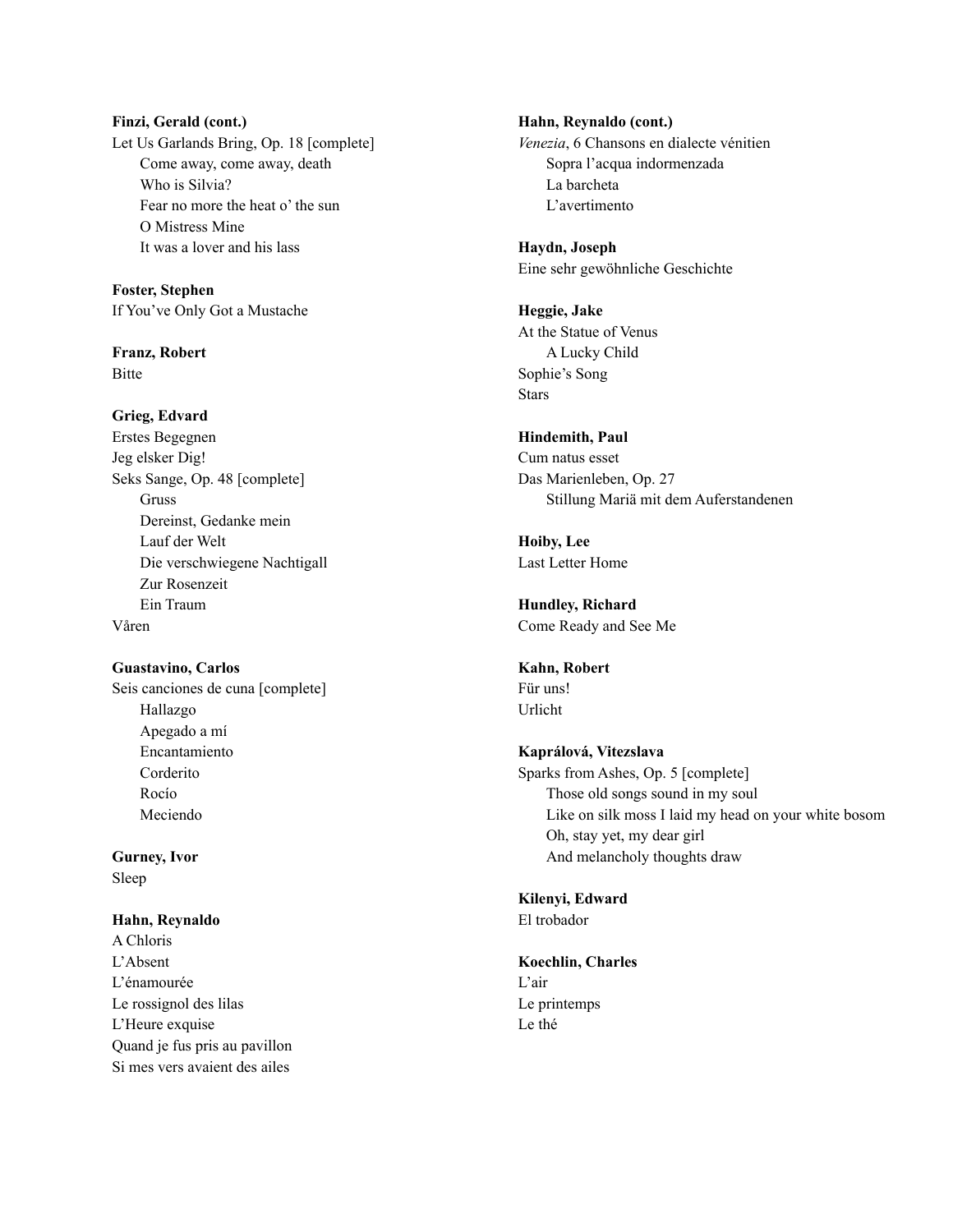### **Koechlin, Charles (cont.)**

Sept Chansons pour Gladys, Op. 115 [complete] M'a dit Amour Tu croyais le tenir Prise au piège La naïade Le cyclone La colombe Fatum

# **Kohn, Steven Mark**

American Folk Set Down, Down, Down Ten Thousand Miles The Farmer's Curst Wife The Gallows Tree The Old Woman's Courtship Wanderin'

## **Korngold, Erich**

Mond, so gehst du wieder auf Sechs einfache Lieder, Op. 9 [complete] Schneeglöckchen Nachtwanderer Das Ständchen Liebesbriefchen Das Heldengrab am Pruth Sommer

**Lalo, Édouard** Oh! quand je dors

#### **Larsen, Libby**

Cowboy Songs Bucking Bronco

**Legrenzi, Giovanni** Che fiero costume

#### **Liszt, Franz**

Oh! quand je dors, S. 282 Tre sonetti di Petrarca, S. 270 [complete] Pace non trovo Benedetto sia il giorno I'vidi in terra angelici costumi

#### **Mahler, Alma**

Ansturm Fünf Lieder [complete] Die stille Stadt In meines vaters Garten Laue Sommernacht Bei dir ist es traut Ich wandle unter Blumen

## **Mahler, Gustav**

Des Knaben Wunderhorn Wo die schönen Trompeten blasen Lieder und Gesänge Frühlingsmorgen Serenade aus Don Juan Rückert Lieder Ich bin der Welt abhanden gekommen

#### **Martin, Frank**

Sechs Monologe aus Jedermann [complete] Ist alls zu End das Freundenmahl Ach Gott, wie graust mir vor dem Tod Ist als wenn eins gerufen hatt So wollt ich ganz zernichtet sein Ja! Ich glaub: solches hat er vollbracht O ewiger Gott! O gottliches Gesicht!

## **Marx, Joseph**

Nachtgebet Venetianisches Wiegenlied

#### **Mendelssohn, Felix**

Der Mond Entsagung Nachtlied Venetianisches Gondellied

**Mendelssohn-Hensel, Fanny** Gondellied Nachtwanderer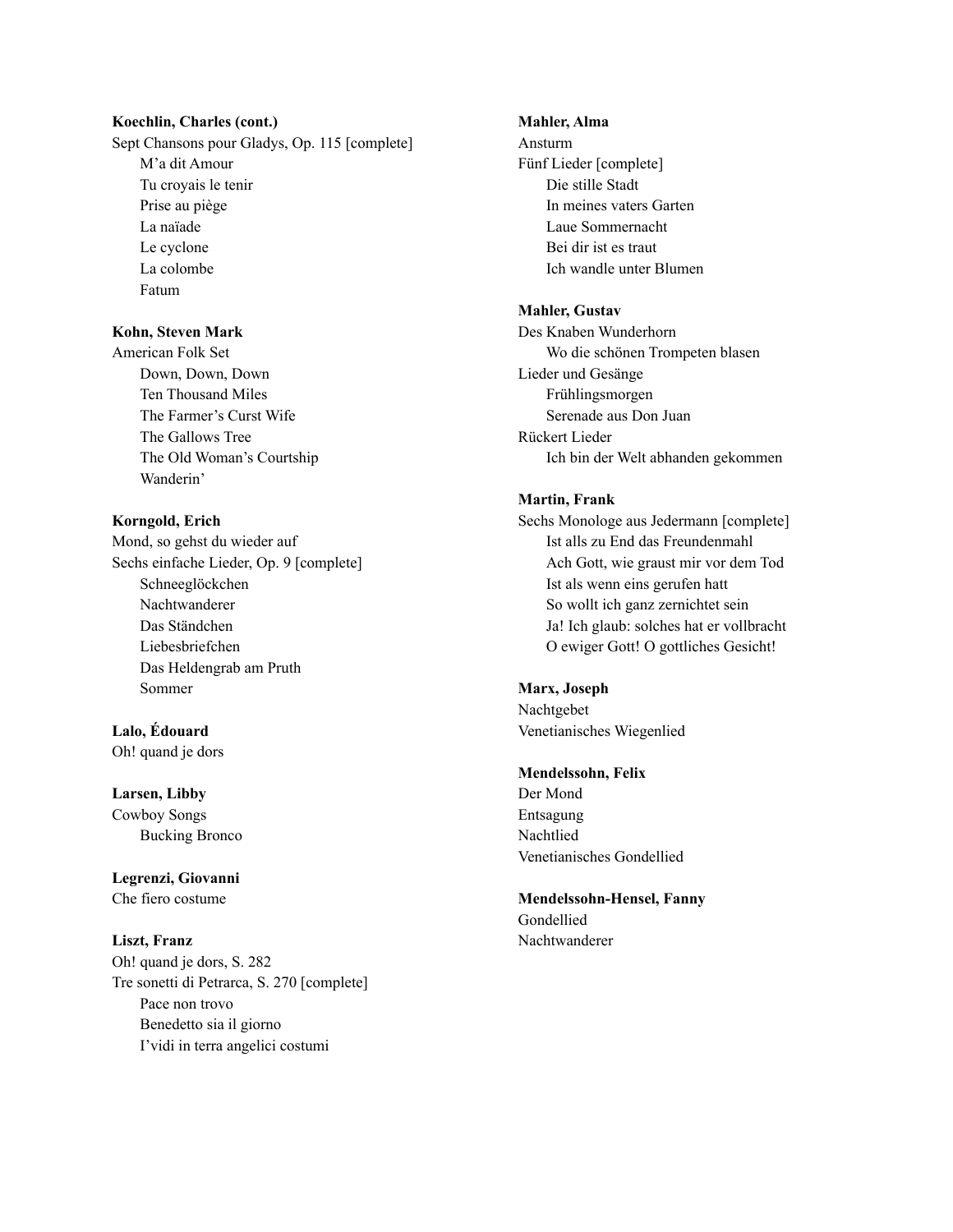#### **Menotti, Gian Carlo**

Canti della lontananza [complete] Gli amanti impossibili Mattinata di neve Il settimo bicchiere di vino Lo spettro Dorme Pegaso La lettera Rassegnazione

**Messiaen, Olivier** Chants de terre et ciel Résurrection

#### **Moore, Ben**

Cabaret and Theater Songs Where Has Summer Gone? Dear Theo [complete] The Red Vineyard I Found a Woman Little One The Man I Have to Paint When I'm at Work Already Broken Souvenir To the Virgins to Make Much of Time

#### **Mozart, Wolfgang Amadeus**

Abendempfindung, K. 523 Als Luise die Briefe, K. 520 An Chloe, K. 524 Die Zufriedenheit, K. 473 Ihr geliebten Augensterne, K. 346/439a Ridente la calma, K. 152/210a Warnung, K. 433/416c

#### **Mussorgsky, Modest**

Songs and Dances of Death [complete] Lullaby Serenade Trepak The Field Marshal Where Are You, Little Star?

**Musto, John** Enough Rope Résumé Penelope Penelope's Lament Epilogue: Penelope's Song Shadow of the Blues Litany Two by Frost [complete] Nothing Gold Can Stay The Rose Family

### **Nielsen, Carl** Irmelin Rose

**Niles, John Jacob** The Lass from the Low Countree

### **Poulenc, Francis**

A sa guitare Air chantés [complete] Air romantique Air champêtre Air grave Air vif Banalités Voyage à Paris Chansons villageoises Les gars qui vont à la fête Fiançailles pour rire [complete] La Dame d'Andre Dans l'herbe Il vole Mon cadavre est doux comme un gant Violon Fleurs Priez pour paix

### **Price, Florence** Night

## **Purcell, Henry**

Bess of Bedlam Evening Hymn If Music be the Food of Love Lord, What is Man? Music for a While The Blessed Virgin's Expostulation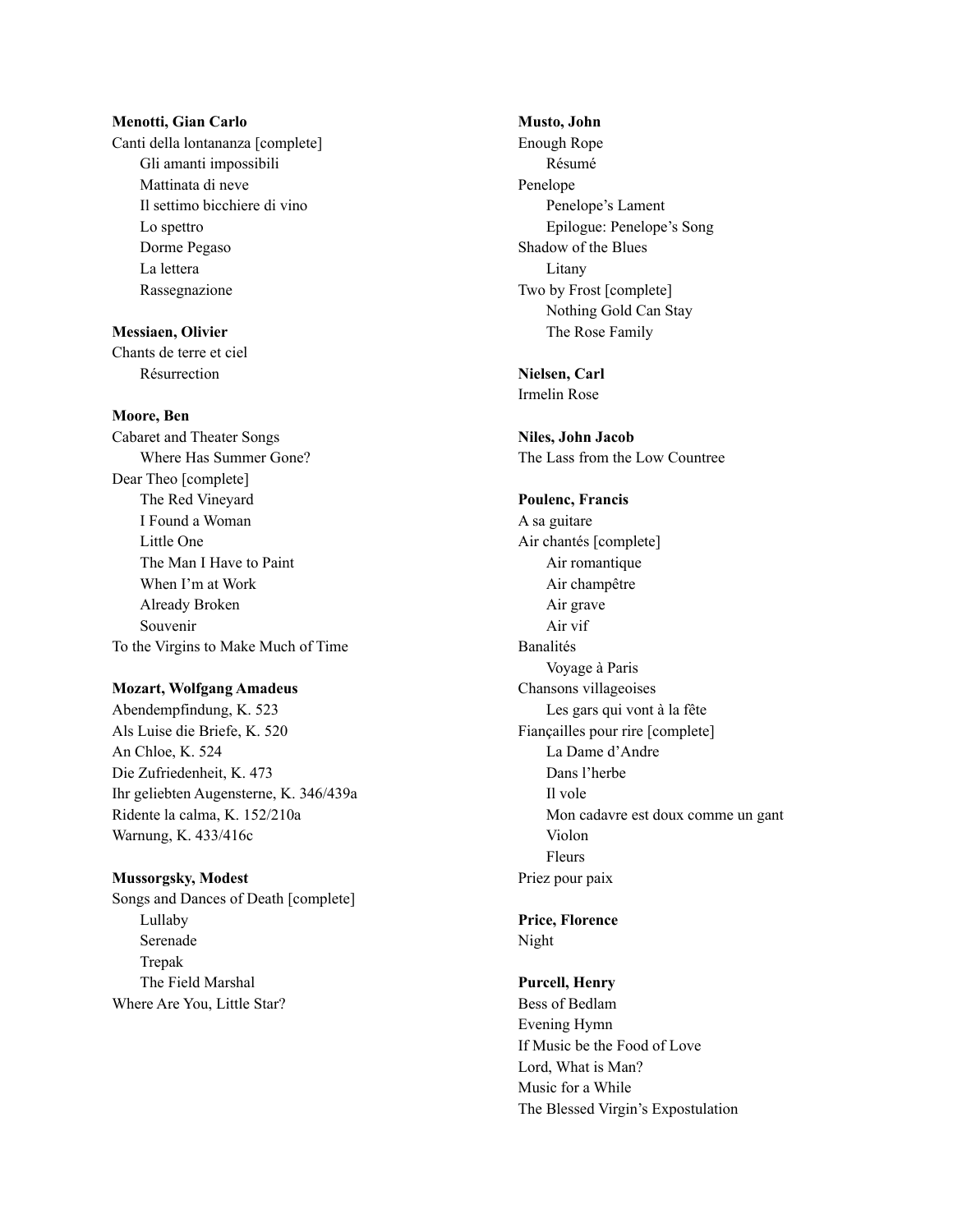### **Quilter, Roger**

Dream Valley Five Shakespeare Songs, Op. 23 Fear no more the heat of the sun Take, o take those lips away Go, lovely rose Three Songs, Op. 3 [complete] Love's Philosophy Now Sleeps the Crimson Petal Fill a Glass with Golden Wine Weep You No More

### **Rachmaninoff, Sergei**

Christ is Risen From the Gospel of St. John I fell in Love, to my Sorrow The Raising of Lazarus Sing Not to Me, Beautiful Maiden Spring Waters Vocalise

### **Ravel, Maurice**

Histoires naturelles [complete] Le paon Le grillon Le cygne Le martin-pêcheur La pintade Shéhérazade L'indifferent Trois poèmes de Mallarmé [complete] Soupir Placet futile Surgi de la croupe et du bond Vocalise-étude en forme de Habanera

## **Respighi, Ottorino**

Le repos en Égypte Notte Su una violetta morta

## **Rorem, Ned**

Cradle Song Early in the Morning In a Gondola Pippa's Song Poem for F. Rondelay

**Rossini, Gioachino** La Danza (Tarantella Napoletana)

#### **Scarlatti, Alessandro**

Cara e dolce Quanto peni anima mia Se Florindo è fedele Toglietemi la vita ancor

**Schönberg, Arnold** Schenk mir deinen goldenen Kamm

#### **Schubert, Franz**

An die Musik Auf dem Wasser zu singen Der Jüngling an der Quelle Der Zwerg Die junge Nonne Die schöne Müllerin, D. 795 Das Wandern Halt! Der Neugierige Ungeduld Mein! Trockne Blumen Epistel an Hernn Joseph von Spaun, Assessor in Linz Ganymed Gretchen am Spinnrade Gruppe aus dem Tartarus Im Frühling Lachen und Weinen Lied der Mignon Litanei auf das Fest Aller Seelen Nachtstück Rastlose Liebe Schwanengesang, D. 957 Liebesbotschaft Ständchen Der Doppelgänger Versunken Winterreise, D. 911 Auf dem Flusse Frühlingstraum Der Leiermann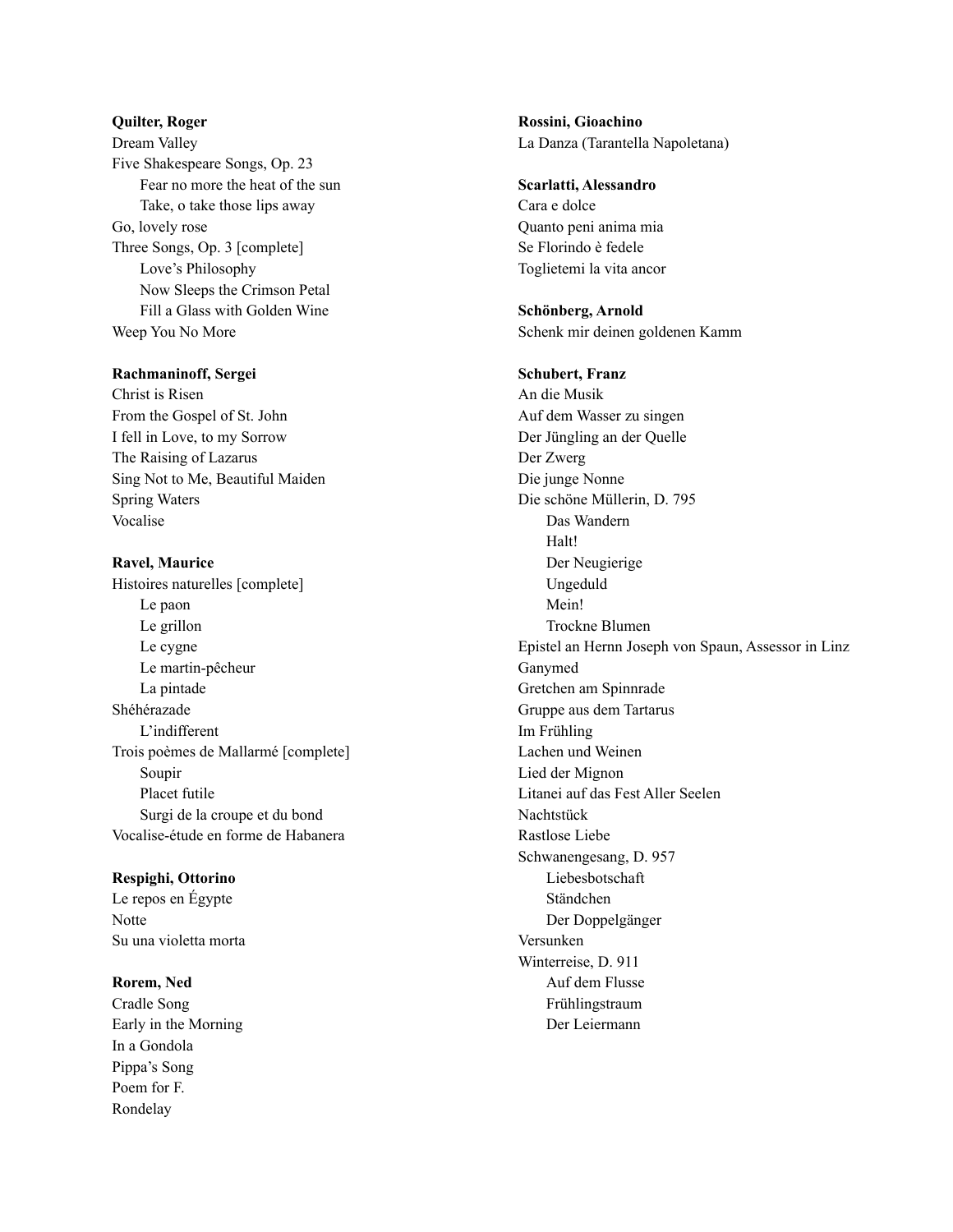**Schumann, Clara** Er ist gekommen in Sturm und Regen Liebst du um Schönheit

**Schumann, Robert**

Dichterliebe, Op. 48 [complete] Im wunderschönen Monat Mai Aus meinen Tränen sprießen Die Rose, die Lilie, die Taube, die Sonne Wenn ich in deine Augen seh Ich will meine Seele tauchen Im Rhein, im heiligen Strome Ich grolle nicht Und wüßten's die Blumen, die kleinen Das ist ein Flöten und Geigen Hör' ich das Liedchen klingen Ein Jüngling liebt ein Mädchen Dichterliebe, Op. 48 [complete] (cont.) Am leuchtenden Sommermorgen Ich hab' im Traum geweinet Allnächtlich im Traume Aus alten Märchen winkt es Die alten, bösen Lieder Die Lotosblume Du bist wie eine Blume Er ist's Frauenliebe und Leben, Op. 42 [complete] Seit ich ihn gesehen Er, der Herrlichste von allen Ich kann's nicht fassen, nicht glauben Du Ring an meinem Finger Helft mir, ihr Schwestern Süßer Freund, du blickest mich verwundert an An meinem Herzen, an meiner Brust Nun hast du mir den ersten Schmerz getan Liederkreis, Op. 24 [complete] Morgens steh' ich auf und frage Es treibt mich hin Ich wandelte unter den Bäumen Lieb' Liebchen Schöne Wiege meiner Leiden Warte, warte, wilder Schiffmann Berg und Burgen schaun herunter Anfangs wollt' ich fast verzagen Mit Myrten und Rosen

**Schumann, Robert (cont.)** Liederkreis, Op. 39 In der Fremde Waldesgespräch Mondnacht Auf einer Burg Wehmut Zwielicht Frühlingsnacht Lieder und Gesänge aus Wilhelm Meister, Op. 98a Mignon "Kennst du das Land?" Heiss' mich nicht reden Widmung **Strauss, Richard** Acht Lieder aus Letzte Blätter, Op. 10 Zueignung Nichts! Die Nacht Allerseelen Breit' über mein Haupt dein schwarzes Haar Ich schwebe Mädchenblumen, Op. 22 [complete] Kornblumen Mohnblumen Epheu Wasserrose Ständchen Traum durch die Dämmerung Vier Lieder, Op. 27 [complete] Ruhe, meine Seele! Cäcilie Heimliche Aufforderung Morgen! Wiegenlied **Stravinsky, Igor** Pastorale **Street, Eric** Chocolate Kisses

**Tchaikovsky, Pyotr** None but the Lonely Heart Why?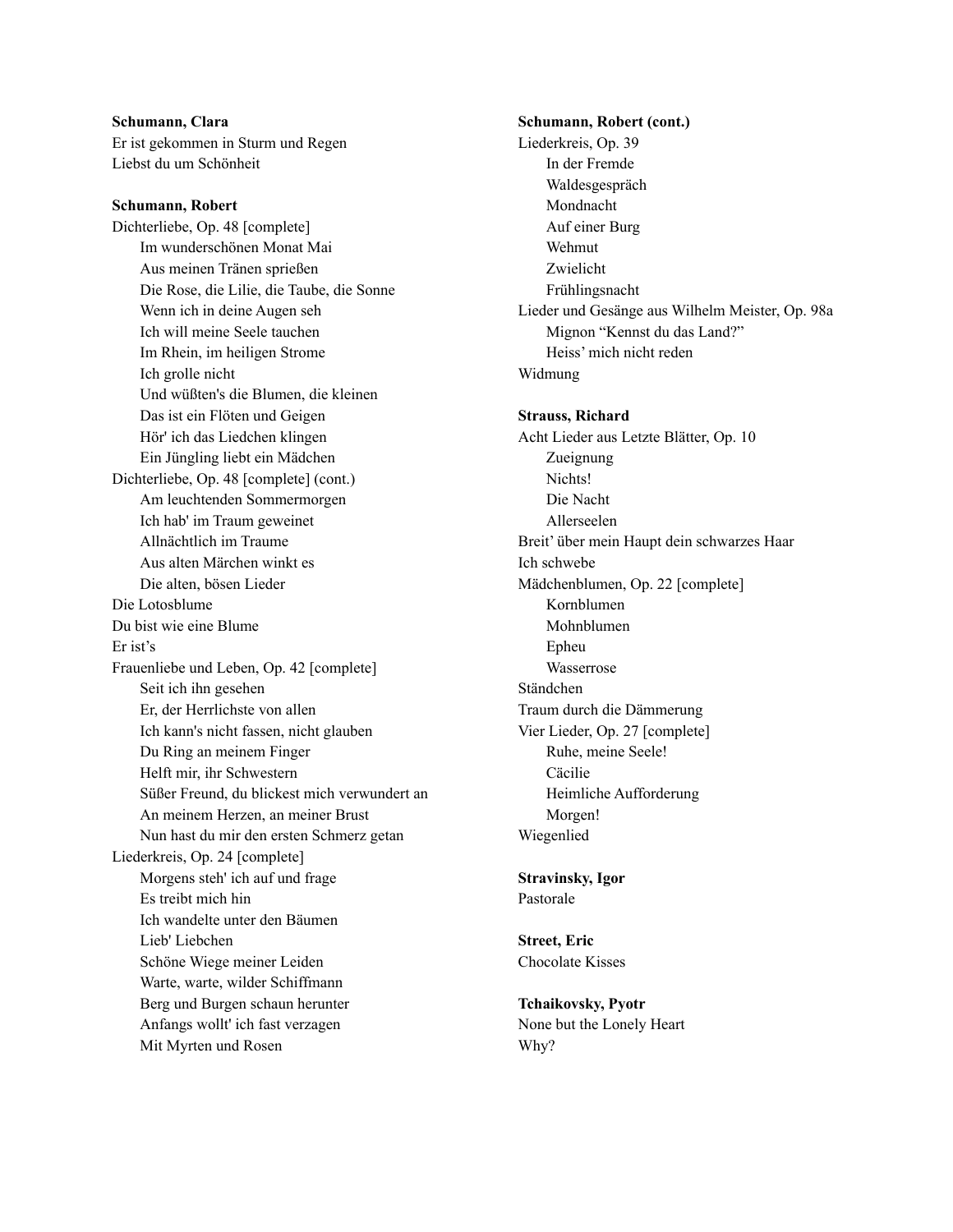**Thomson, Virgil** A Prayer to St. Catherine Tiger! Tiger!

## **Tosti, Paolo**

'A vucchella Barcarolle Ideale In the Hush of the Night La serenata L'ultima canzone Starlight

## **Vaughan Williams, Ralph**

Five Mystical Songs Easter The Call Linden Lea The New Ghost

**Wagner, Richard** Wesendonck Lieder, WWV 91 Der Engel Schmerzen Träume

**Walton, William** A Song for the Lord Mayor's Table [complete] The Lord Mayor's Table Glide Gently Wapping Old Stairs Holy Thursday The Contrast Rhyme

**Weill, Kurt** Nanna's Lied

**Wolf, Hugo** Gedichte von Joseph von Eichendorff Der Musikant Verschwiegene Liebe Nachtzauber Der Scholar Waldmädchen Italienisches Liederbuch Mein Liebster singt am Haus im Mondenscheine

#### **Wolf, Hugo (cont.)**

Mörike Lieder Er ist's Verborgenheit Spanisches Liederbuch Nun wandre, Maria Die ihr schwebet um diese Palmen Herr, was trägt der Boden hier In dem Schatten meiner Locken

**Work, John Wesley** Dusk at Sea

**Zemlinsky, Alexander** Feiger Gedanken

## **Opera**

**Adamo, Mark** Little Women "Have peace, Jo" "Things change, Jo"

**Barber, Samuel** Vanessa "Must the winter come so soon?"

# **Bellini, Vincenzo**

I Puritani "Ah! Per sempre io ti perdei" "Qui la voce sua soave"

**Berlioz, Hector** Benvenuto Cellini

"Entre l'amour et le devoir"

## **Bernstein, Leonard**

Candide "Glitter and be gay" Trouble in Tahiti "What a movie!"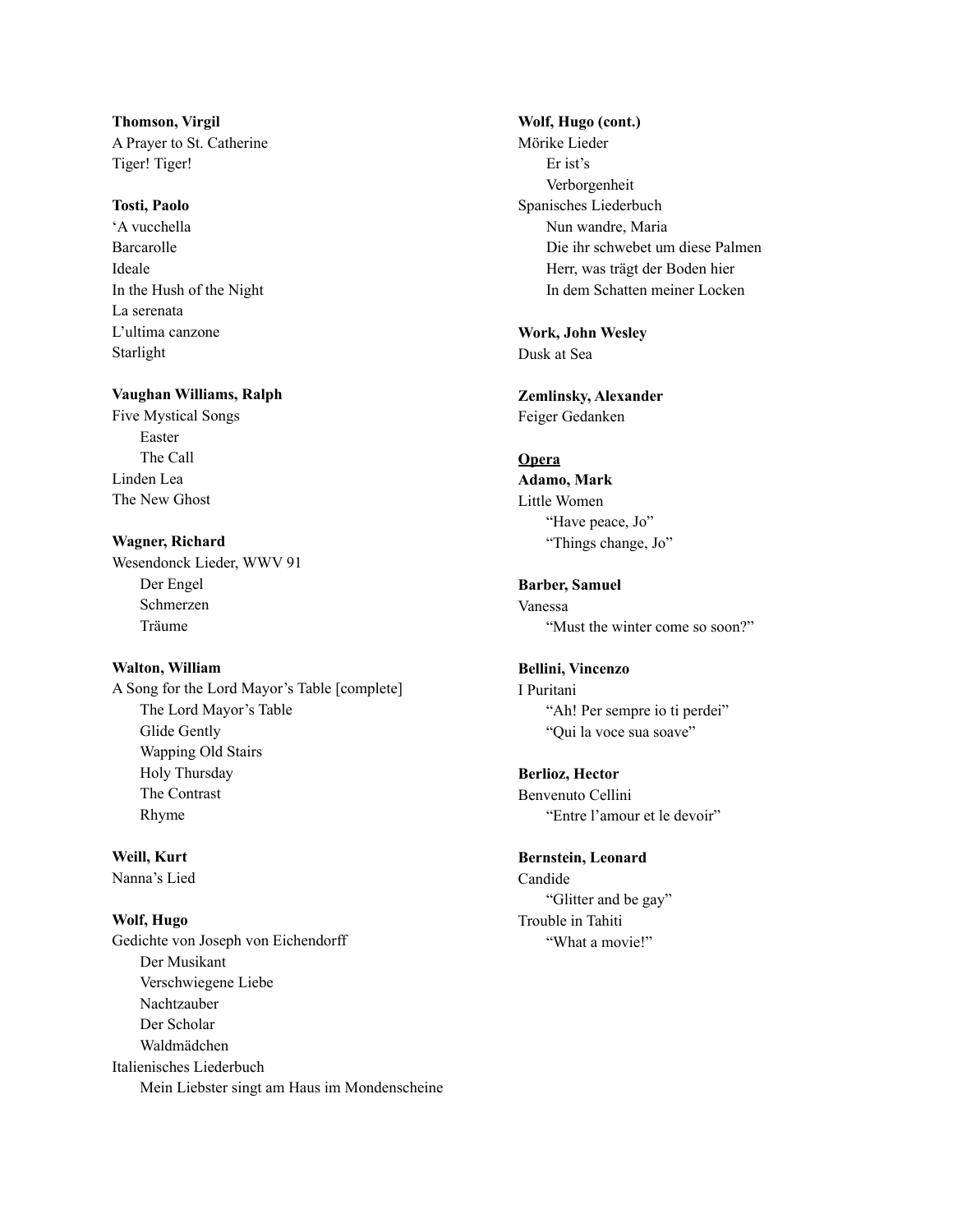# **Bizet, Georges** Carmen "Je dis que rien ne m'épouvante" "La fleur que tu m'avais jetée" "L'amour est un oiseau rebelle" "Pres des remparts de Seville" "Votre toast, je peux vous le rendre" Les pêcheurs de perles "Au fond du temple saint" "Je crois entendre encore"

**Blitzstein, Marc** Regina "What will it be for me?"

**Bolcom, William** A View From the Bridge "But you do not know this man" "New York lights"

**Britten, Benjamin** Albert Herring "Hi, Sid!" A Midsummer Night's Dream "Injurious Hermia" Billy Budd "Look! Through the port" Peter Grimes Embroidery Aria The Rape of Lucretia "Within this frail crucible of light" The Turn of the Screw "How beautiful it is"

**Caldara, Antonio** La costanza in amor vince l'inganno "Selve amiche"

**Catán, Daniel** Florencia en el Amazonas Act II, Scene 12 "No solo soy mi nombre!"

**Charpantier, Gustave** Louise "Depuis le jour"

**Cipullo, Tom** Glory Denied "After you hear me out"

**Copland, Aaron** The Tender Land Laurie's Aria

**Delibes, Léo** Lakmé "Sous le dôme épais" (Flower Duet)

**Donizetti, Gaetano** Don Pasquale "Cheti, cheti immantinente" La fille du regiment "Ah mes amis" "Chacun le sait" L'Elisir d'Amore "Prendi, per me sei libero" "Una furtiva lagrima" Linda di Chamounix "O luce di quest'anima" Lucia di Lammermoor "Regnava nel silenzio"

**Dvořák, Antonin** Rusalka "Měsíčku na nebi hlubokém" (Song to the Moon)

**Flotow, Friedrich von** Martha "Nimmermehr wird mein Herze"

**Floyd, Carlisle** Susannah "It must make the good Lord sad" "The trees on the mountain"

**Gluck, Christoph Willibald** Orfeo ed Euridice "Che faro senza Euridice" Paride ed Elena "O del mio dolce ardor"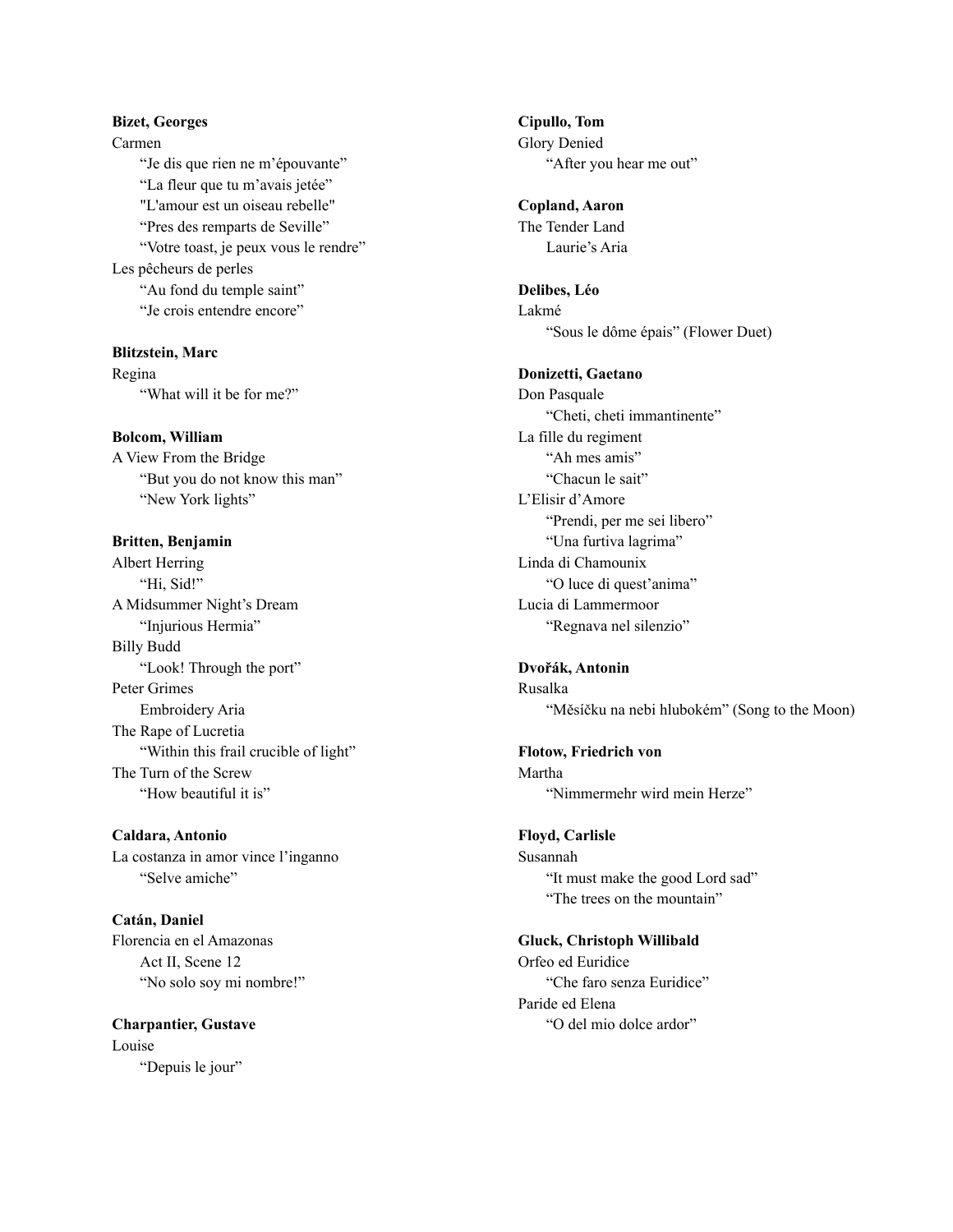# Gounod, Charles Faus<sup>1</sup> t<br>"Ah, je ris de me voir" (Jewel Song) "Avant de quitter ces lieux" "Faites-lui mes aveux" "Salut! Demeure chaste et pure" Roméo et Juliette "Ah! lève-toi, soleil!" "Amour ranime mon courage" "Je veux vivre"

"Mab, reine des mensonges" "Que fais-tu, blanche tourterelle"

## Handel, George Frideric

Agrippina "Bel piacere" Ariodante "Il mio crudel martoro" "Scherza, infida" Arminio "Al furor" Atalanta "Care selve" Deidamia "Se il timore" Floridante "Alma mia" Giulio Cesare in Egitto "Non disperar" "Piangerò la sorte mia" "Svegliatevi nel core" "V'adoro, pupille" Rinaldo "Lascia ch'io pianga" Semele "Where 'er you walk" Sers e<br>"Ombra mai fu" "Va godendo" **Tese** o<br>"Quell'amor"

**Heggie, Jake** 

It's a Wonderful Life Excerpts from the role of Mr. Potter Moby Dick Starbuck's Aria Out of Darkness "Transport from Holland" Three Decembers Charlie's Aria "Daybreak"

**J a n á č e k , L e o š** Příhody lišky Bystroušky (The Cunning Little Vixen) "Kradla jsem!"

**Korngold, Erich Wolfgang** Die Tote Stadt "Glück, das mir verblieb"

#### **L e h á r, F r a n z**

Das Land des Lächelns "Dein ist mein ganzes Herz" Die lustige Witwe "Es lebt eine Vilja" "Lippen schweigen" Giuditta "Meine Lippen, sie Küssen so Heiss"

# Leo, Leonardo

Rosina e Lesbo "Aure lievi"

# Leoncavallo, Ruggero Pagliacci Intermezzo

# Lotti, Antonio

Alessandro Severo "Padre, addio" Arminio "Pur dicesti, o bocca bella"

## **Massenet, Jules**

Hérodiade "Il est doux, il est bon" Manon "Adieu, notre petite table" "En fermant les yeux" "Je marche sur tous les chemins...Obéissons quand leur voix appelle" "Je suis encore" Werther "Du gai soleil" "Va! laisse couler mes larmes" "Werther! Qui m'aurait dit la place" (Letter Scene)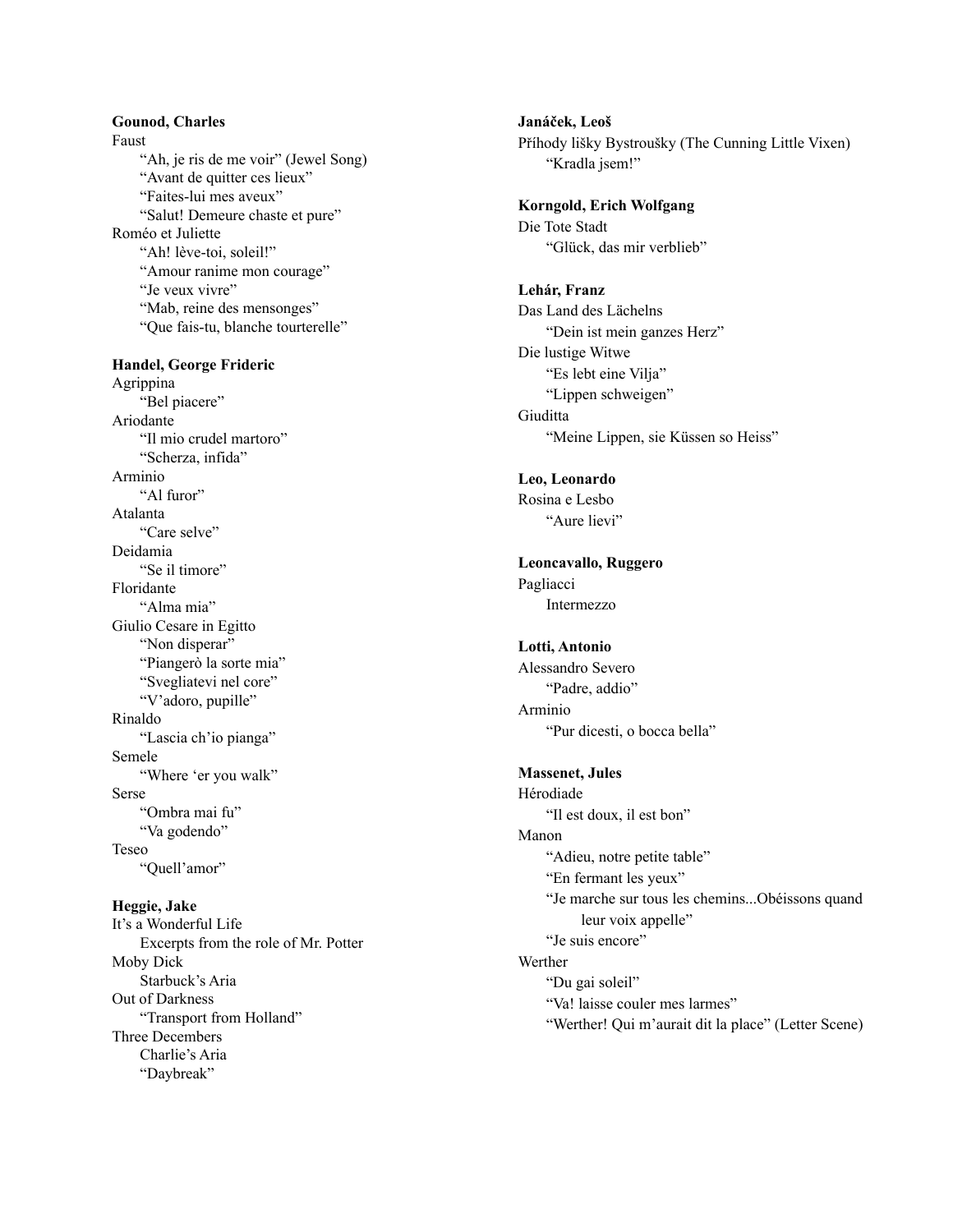# **Menotti, Gian Carlo** The Medium "The Black Swan" The Old Maid and the Thief "Steal me, sweet thief"

**Mollicone, Henry** Gabriel's Daughter

"Somewhere you are, Eliza"

**Moore, Douglas** The Ballad of Baby Doe "Willow Song"

## **Mozart, Wolfgang Amadeus**

Così fan tutte, K. 588 "Come scoglio" "È amore un ladroncello" "In uomini, in soldati" "Smanie implacabili" "Soave sia il vento" "Un'aura amorosa" Der Schauspieldirektor, K. 486 Bester Jüngling Die Entführung aus dem Serail, K. 384 "Ach, ich liebte" "Ich baue ganz" "O wie ängstlich" "O, wie will ich triumphieren" Die Zauberflöte, K. 620 "Ach, ich fühl's" "Bei Männern welche Liebe fühlen" "Der Hölle Rache" (Queen of the Night Aria) "Dies Bildnis ist bezaubernd schön" "Ein Mädchen oder Weibchen" "Papageno, Pagagena" Papageno's Suicide Aria Don Giovanni, K. 527 "Batti, batti" "Deh, vieni alla finestra" "Il mio tesoro" "Là ci darem la mano" "Madamina, il catalogo è questo" (Catalogue Aria) "Mi tradi quell'alma ingrata" "Non mi dir" "Or sai chi l'onore" "Vedrai carino"

**Mozart, Wolfgang Amadeus (cont.)** La clemenza di Tito, K. 621 "S'altro che lagrime" "Se all'impero" Le Nozze di Figaro, K. 492 Act IV finale "Aprite, presto, aprite" "Aprite un po' quegli occhi" "Cinque. . .dieci. . .venti" "Cosa Sento!" "Deh vieni, non tardar" "Hai gia vinta la causa" "Non so più" "Porgi, amor" "Riconosci in questo amplesso" "Se vuol ballare" "Tutto ancor no ho perso. . .Via resti, servita" "Un moto di gioja" "Voi, che sapete" Lucio Silla, K. 135 "Pupille amate"

# **Offenbach, Jacques**

Les Contes D'Hoffmann "Belle nuit, ô nuit d'amour" (Barcarolle) "Elle a fui, la tourterelle" "Les oiseaux dans la charmille" (The Doll Song)

## **Pergolesi, Giovanni Battista**

La Serva Padrona "A Serpina penserete"

**Poulenc, Francis** Les mamelles de Tirésias "Non, Monsieur, mon mari"

## **Puccini, Giacomo**

Gianni Schicchi "O mio babbino caro" La Bohème "Che gelida manina" "Donde lieta uscì" "O Mimi, tu piu non torni" "Quando me'n vo'" "Si, mi chiamano Mimì" "Vecchia zimarra, senti"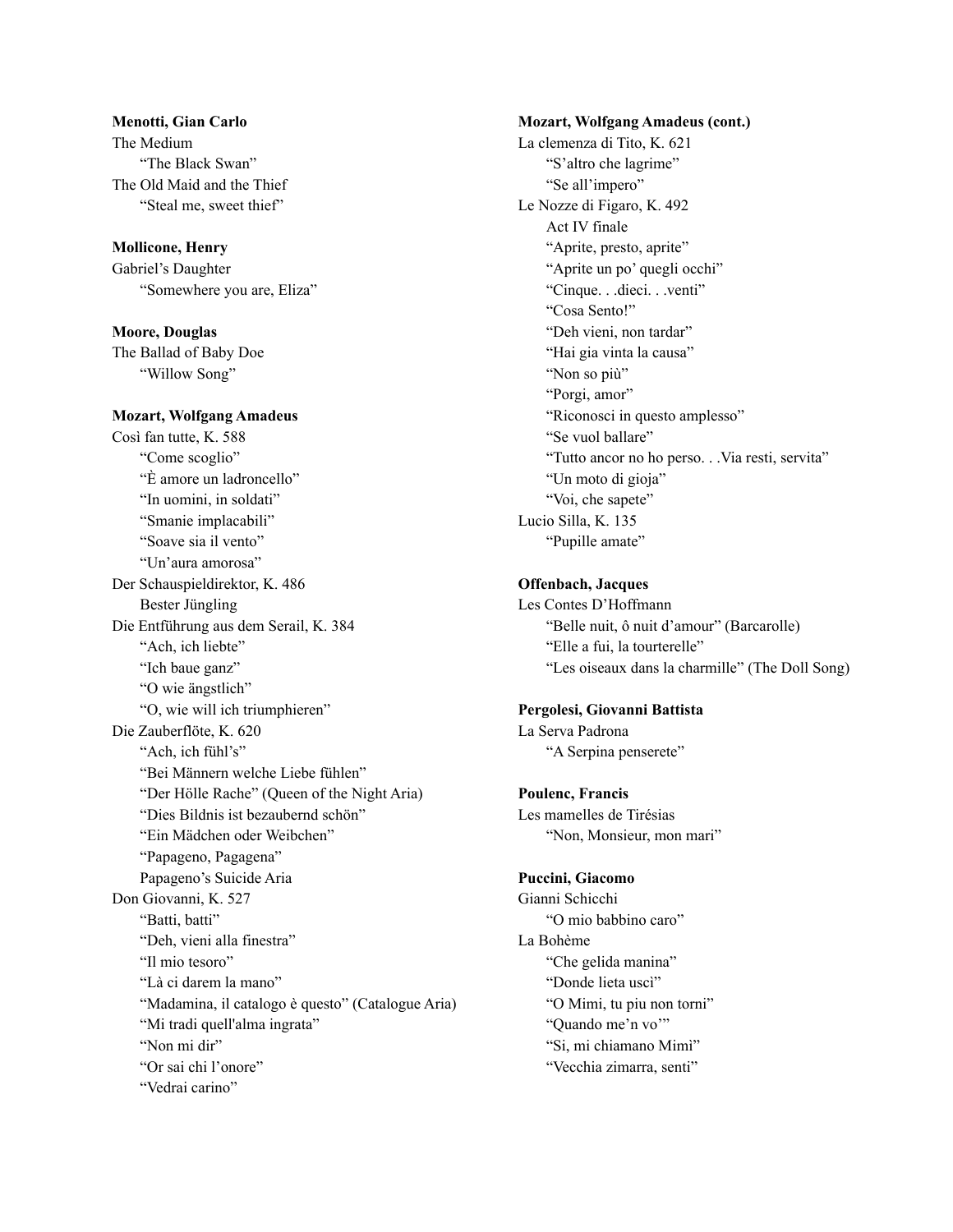# **Puccini, Giacomo (cont.)** Madama Butterfly "Un bel dì vedremo" Manon Lescaut "In quelle trine morbide" Tosca "E lucevan le stelle" "Vissi d'arte" Turandot "Nessun dorma" "Signore ascolta!" "Tu che di gel sei cinta"

**Purcell, Henry** Dido and Aeneas "When I am laid in earth"

**Puts, Kevin** Silent Night "J'ai perdu ta photo"

**Ravel, Maurice** L'enfant et les sortileges "Ah! C'est elle! C'est elle!" "Arriere! Je rechauffe les bons" (Fire Aria)

**Rossini, Gioachino** Il Barbiere di Siviglia "Ecco ridente in cielo" "Largo al factotum" "Una voce poco fa" La Cenerentola "La, del ciel nell'arcano profondo" L'Italiana in Algeri "Languir per una bella" Semiramide "Ah, dov'è il cimento"

**Saint-Saëns, Camille** Samson et Delila "Mon coeur s'ouvre à ta voix"

**Scarlatti, Alessandro** Il Pompeo "Amor preparami" "O cessate di piagarmi" Pirro e Demetrio "Le violette"

**Smetena, Bedřich** Prodaná nevěsta "Kdybych se co takového"

**Stolz, Robert** Der Favorit "Du sollst der Kaiser meiner Seele sein"

**Strauss II, Johann** Die Fledermaus "Klänge der Heimat" (Csárdás)

**Strauss, Richard** Arabella Aravella and Zdenka duet Ariadne auf Naxos "Lieben, Hassen, Hoffen, Zagen" "Sein wir wieder gut" (Composer's Aria)

**Stravinsky, Igor** The Rake's Progress "Here I stand" "No word from Tom"

**Suppé, Franz von** Boccaccio "Hab ich nur deine Liebe"

**Tchaikovsky, Pyotr Ilyich** Eugene Onegin "Kuda, Kuda" Tatiana's Letter Scene

**Thomas, Ambroise** Hamlet "Comme une pale fleur" Mignon "Connais-tu le pays"

**Verdi, Giuseppe** Falstaff "Sul fil d'un soffio etesio" La Traviata "De' miei bollenti spiriti" "Libiamo ne' lieti calici" "O mio rimorso!"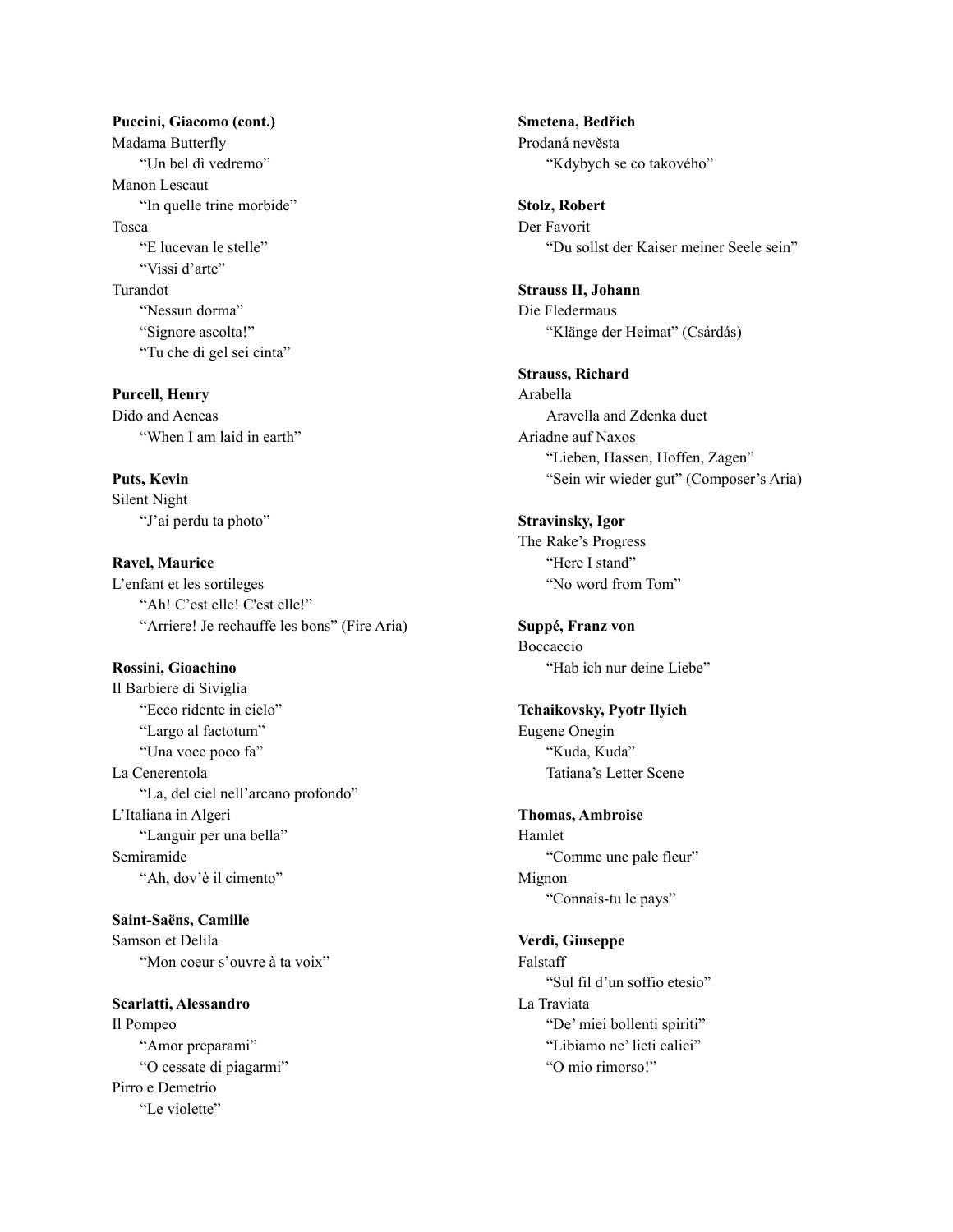**Verdi, Giuseppe (cont.)** Les vêpres siciliennes "Merci, jeunes amies" Rigoletto Act III "La donna è mobile"

**Vivaldi, Antonio** Orlando furioso "Poveri affetti miei"

**Wagner, Richard** Lohengrin "Einsam in trüben Tagen" "Euch Lüften" Tannhäuser "Dich, teure Halle" "Wie Todesahnung...O du, mein holder Abendstern"

**Weill, Kurt** Street Scene "Lonely House"

**Complete Musicals Ahrens/Flaherty** Seussical

**Collins, Phil** Tarzan: The Musical

**Lindsey/Abaire** Shrek: The Musical

**Loesser, Frank** Guys and Dolls

**Stew** Passing Strange

**Musical Selections Arlen, Harold** The Wizard of Oz "Over the Rainbow"

**Bareilles, Sara** "It Only Takes a Taste" "She Used to Be Mine" "What Baking Can Do" **Berlin, Irving** Annie Get Your Gun "Anything You Can Do"

**Bock, Jerry** She Loves Me "She Loves Me" "Vanilla Ice Cream"

**Bucchino, John** It's Only Life "A Contact High"

**Du Prez/Idle** Monty Python's Spamalot "The Song That Goes Like This"

**Herbert, Victor** Naughty Marietta "Ah! Sweet Mystery of Life" The Enchantress "Art is Calling for Me"

**Herman, Jerry** La Cage Aux Folles "I Am What I Am"

**Holmes, Rupert** The Mystery of Edwin Drood "Moonfall"

**Howland, Jason** Little Women "Some Things Are Meant To Be"

**Kern, Jerome** Showboat "Can't Help Lovin' Dat Man"

**Lippa, Andrew** Big Fish "Fight the Dragons" "I Don't Need a Roof"

**Lloyd Webber, Andrew** Cats "Macavity: The Mystery Cat" "Memory"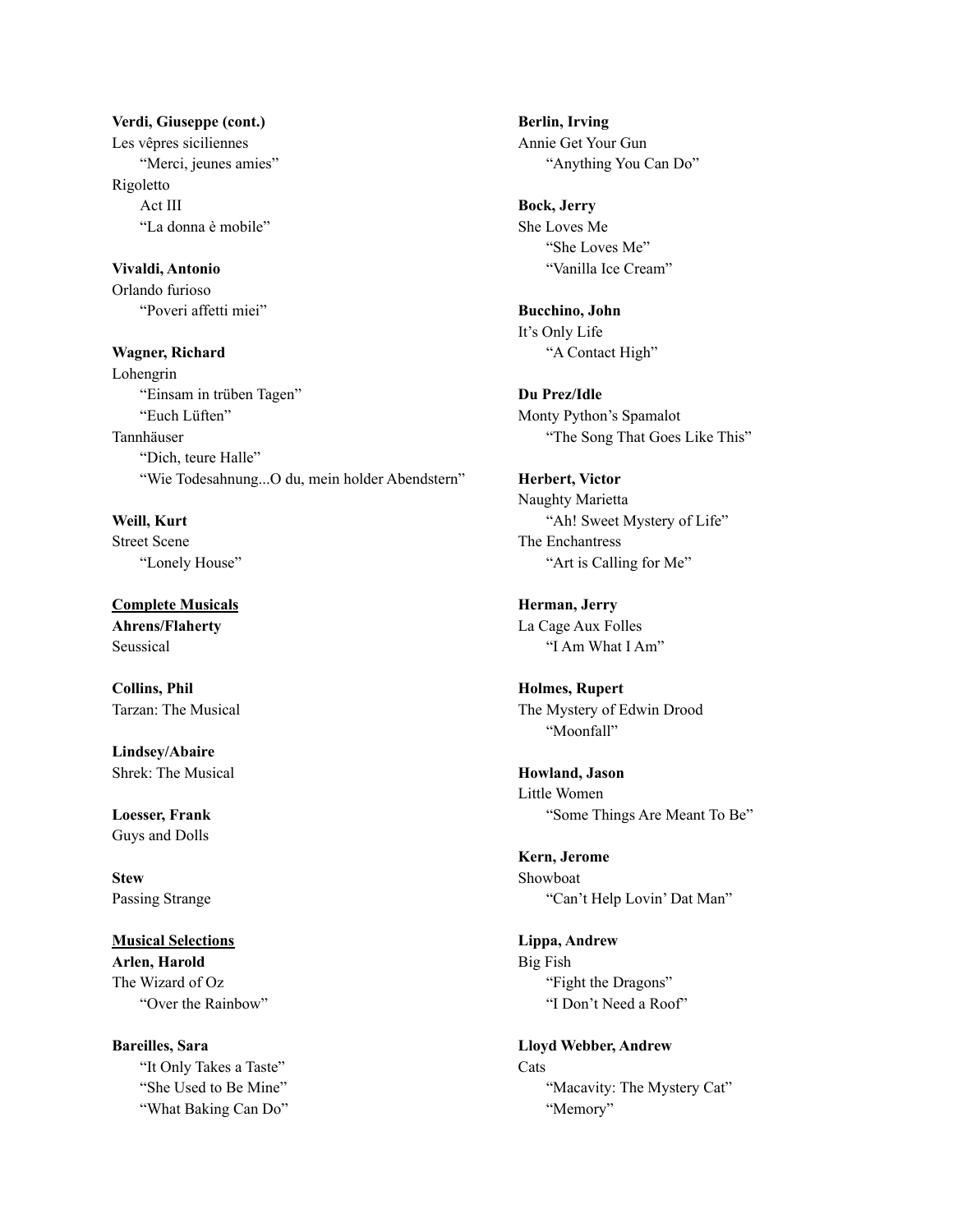#### **Lloyd Webber, Andrew (cont.)**

Phantom of the Opera "All I Ask of You" "Angel of Music" "The Music of the Night" "The Phantom of the Opera" "The Point of No Return" "Think of Me" "Wishing You Were Somehow Here Again"

**Loewe, Frederick** Camelot "If Ever I Would Leave You" "The Simple Joys of Maidenhood"

**Menken, Alan** Beauty and the Beast "If I Can't Love Her"

**Miranda, Lin-Manuel** Moana "How Far I'll Go" "Shiny"

**Pasek/Paul**

A Christmas Story: The Musical "You'll Shoot Your Eye Out" Dear Evan Hansen "You Will Be Found"

**Porter, Cole**

Anything Goes "I Get a Kick Out of You" Can Can "I Love Paris"

**Robert Brown, Jason** If I Told You Now The Last Five Years "I'm a Part of That"

**Rodgers/Hammerstein**

Carousel "If I Loved You" "June is Bustin' Out All Over" "When I Marry Mister Snow" "You'll Never Walk Alone"

**Rodgers/Hammerstein (cont.)** Cinderella "Do I Love You Because You're Beautiful?" "In My Own Little Corner" "There is Music in You" Flower Drum Song "I Enjoy Being a Girl" "Love, Look Away" Heads Up! "A Ship Without a Sail" Me and Juliet "No Other Love" Oklahoma! "I Can't Say No" "Oh What a Beautiful Mornin" "Kansas City" "People Will Say We're in Love" South Pacific "A Cockeyed Optimist" "I'm Gonna Wash That Man Right Outta My Hair" "Some Enchanted Evening" "This Nearly Was Mine" "Younger Than Springtime" State Fair "It's a Grand Night for Singing" The King and I "Getting To Know You" "Hello, Young Lovers" "I Have Dreamed" "I Whistle a Happy Tune" "Shall We Dance" The Sound of Music "Climb Ev'ry Mountain" "Do Re Mi" "Eidelweiss" "Maria" "My Favorite Things" "Sixteen Going on Seventeen"

# **Rodgers/Hart**

Babes in Arms "My Funny Valentine

**Romberg, Sigmund** Maytime "Will You Remember?"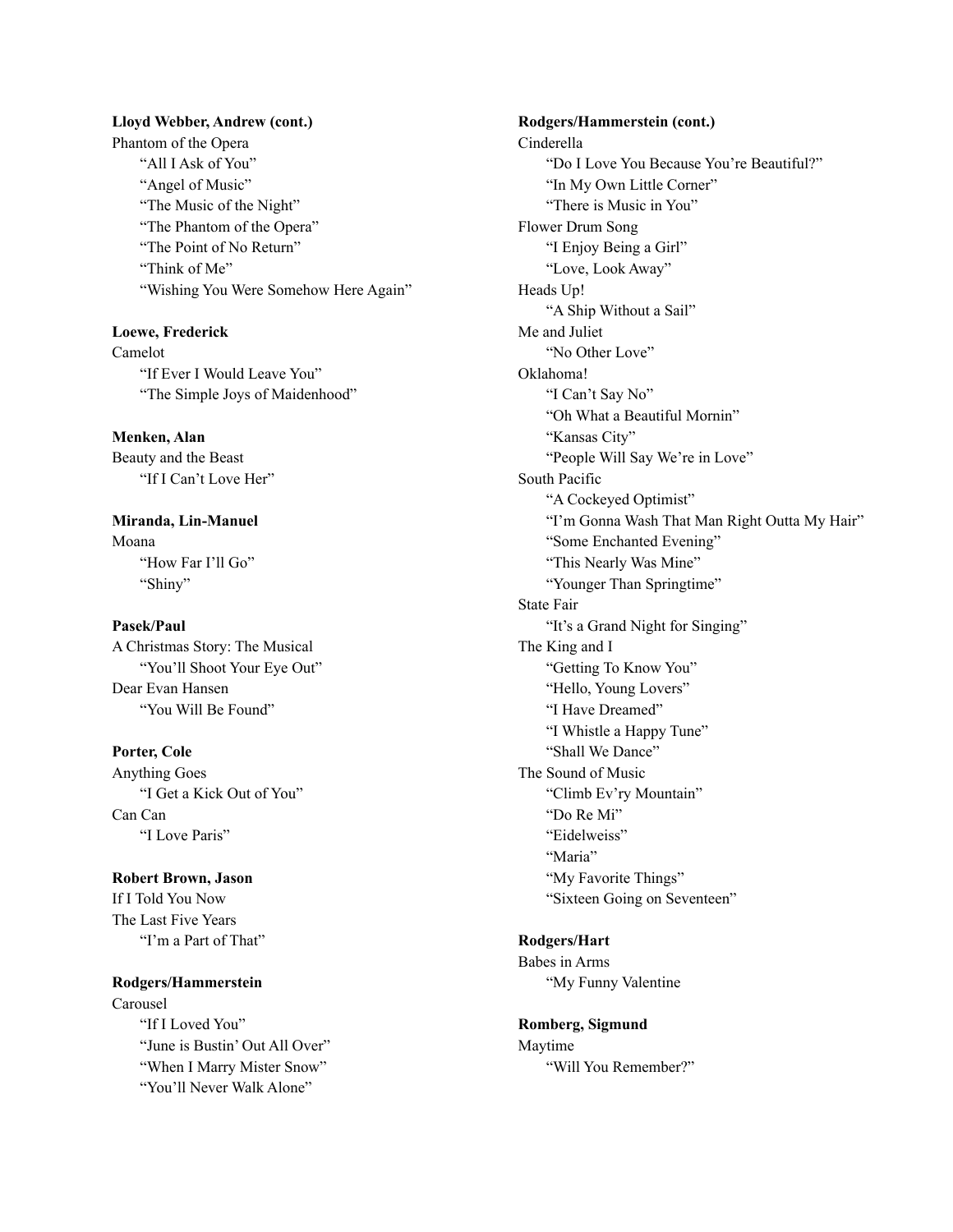**Schmidt, Harvey** The Fantasticks "Try to Remember"

#### **Schönberg, Claude-Michel**

Les Miserable "Castle on a Cloud" "Empty Chairs at Empty Tables" "Master of the House" "On My Own" The Pirate Queen "Woman"

**Schwartz, Stephen** Pippin "Magic To Do"

**Shaiman, Marc** Hairspray "Good Morning Baltimore" "You Can't Stop the Beat"

**Simon, Lucy** The Secret Garden "How Could I Ever Know? "Lilly's Eyes"

**Sondheim, Stephen** A Funny Thing Happened on the Way to the Forum "Comedy Tonight" A Little Night Music "Send in the Clowns" Company "Being Alive" Evening Primrose "I Remember" Into the Woods "Agony" "No One is Alone" Sunday in the Park with George "Finishing the Hat" Sweeney Todd "Epiphany" "Green Finch and Linnet Bird" "Johanna"

**Styne, Jule** Funny Girl "Don't Rain on My Parade"

**Weill, Kurt** Knickerbocker Holiday "It Never Was You" One Touch of Venus "That's Him"

**Wildhorn, Frank** The Scarlet Pimpernel "When I Look At You"

**Wilson, Meredith** The Music Man "My White Knight" ""Till There Was You"

## **Oratorios, Cantatas, and Sacred Music**

**Bach, Johann Sebastian** Herz und Mund und Tat und Leben, BWV 147 "Hilf, Jesu, hilf" Ich habe genug, BWV 82 "Ich habe genug" Ich hatte viel Bekümmernis, BWV 21 "Seufzer, Thränen, Kummer, Not" Magnificat, BWV 232 "Qiua fecit mihi magna" Mass in B minor, BWV 232 "Agnus Dei" "Et in Spiritum Sanctum" Matthäuspassion, BWV 244 "Geduld, Geduld!" Wachet! betet! betet! wachet!, BWV 70 "Hebt euer Haupt emor" Weihnachts Oratorium, BWV 248 "Frohe Hirten, eilet, ach eilet"

**Brahms, Johannes** Ein Deutsches Requiem [complete]

**Duruflé, Maurice** Requiem "Pie Jesu"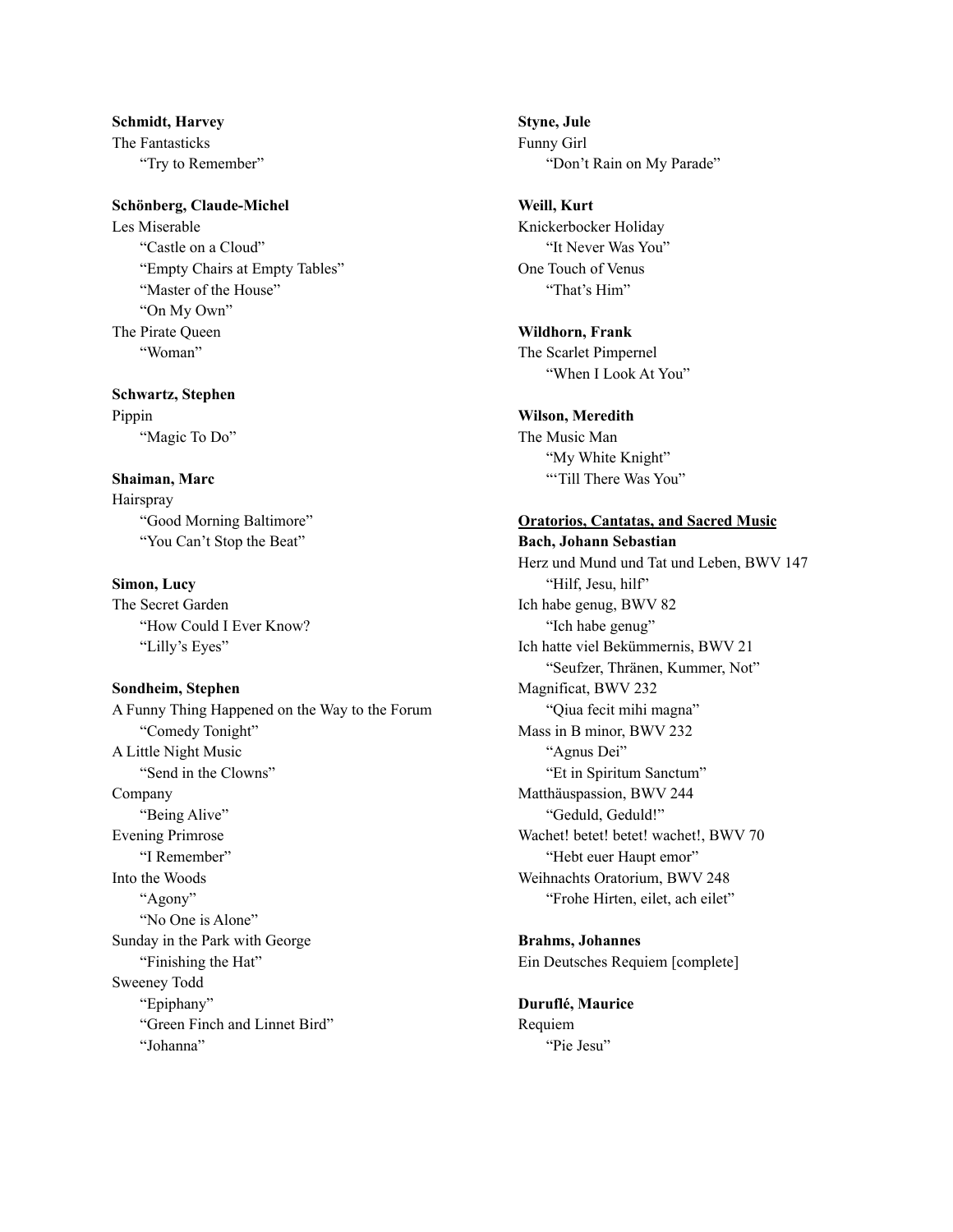**Fauré, Gabriel** Requiem "Pie Jesu"

#### **Handel, George Frideric**

Irene, idolo mio Messiah "Comfort ye my people" "Every valley shall be exalted "He shall feed his flock" "He was despised" "How beautiful are the feet" "I know that my redeemer liveth" "Rejoice greatly, O daughter of Zion" "The trumpet shall sound" Samson "Let the bright seraphim" "Total eclipse" "Why does the God of Israel sleep?" Semele "Where 'er you walk"

**Mendelssohn, Felix** Elijah "Draw near, all ye people" "If with all your hearts" "Then shall the righteous shine forth"

**Mozart, Wolfgang Amadeus** Exsultate, jubilate, K. 165 Exsultate, jubilate Alleluja Mass in C minor, K. 427 "Great" "Et incarnatus est" Vesperae solennes de Dominica "Laudate Dominum"

**Orff, Carl** Carmina Burana "Stetit puella"

**Pergolesi, Giovanni Battista** Stabat Mater

**Puccini, Giacomo** Salve Regina

**Rossini, Gioachino** Petite messe solennelle "Domine Deus" Stabat Mater "Cujus animam"

**Vocal Works Accompanied on Organ Bach/Gounod** Ave Maria

**Boulanger, Nadia** Cantique "Lux Aeterna"

**Duruflé, Maurice** Requiem "Pie Jesu"

**Puccini, Giacomo** Salve Regina

**Choral Works Accompanied on Organ Brahms, Johannes** Geistliches Lied, Op. 30

**Bruckner, Anton** Ecce sacerdos magnus

**Handel, George Frideric** Messiah Hallelujah Chorus

**Howells, Herbert** Like as the hart desireth the waterbrooks

**Mendelssohn, Felix** Laudate pueri, Op. 39, No. 2

**Schütz, Heinrich** Cantate Domino, SMV 81

**Wilberg, Mack** Peace Like a River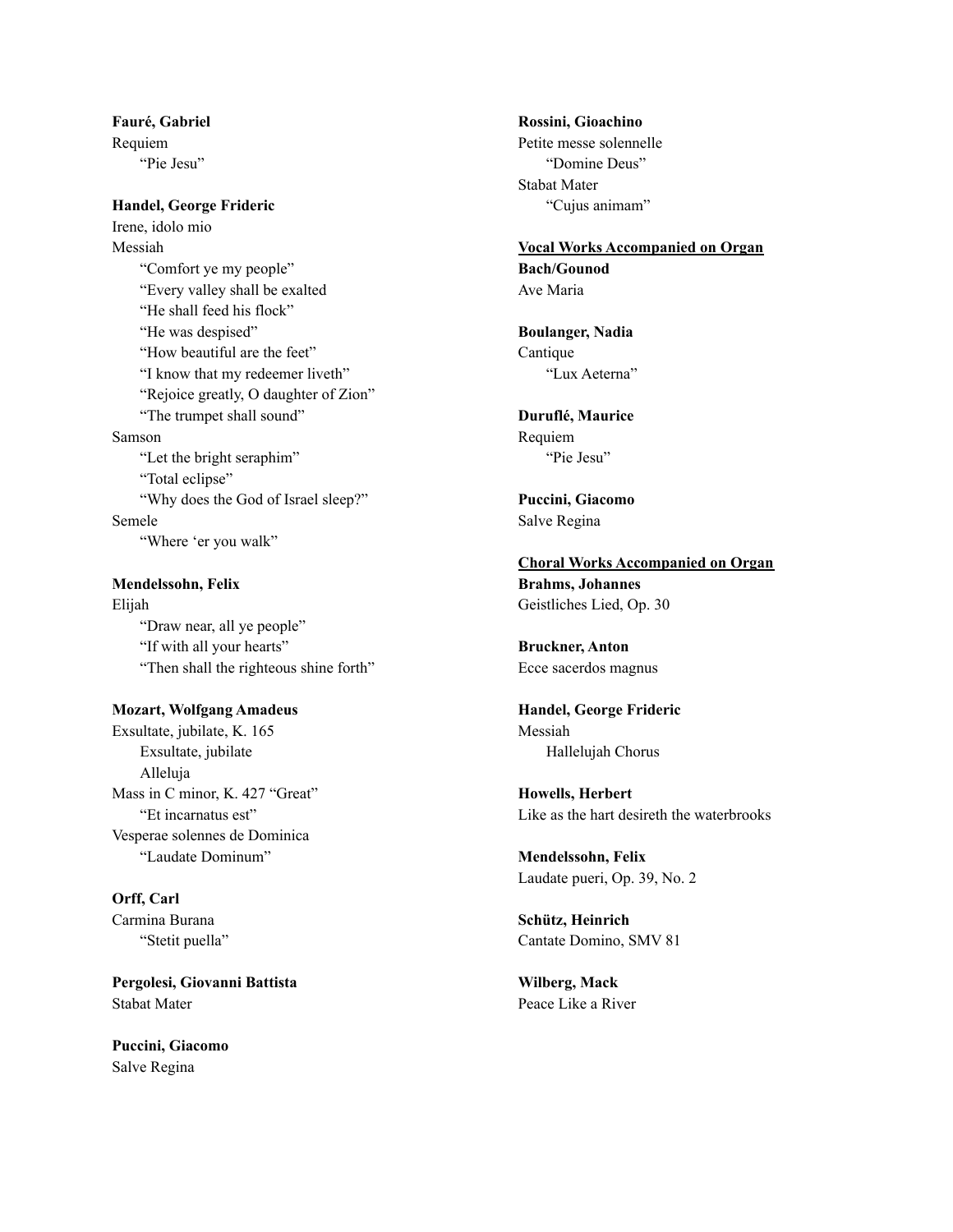**Piano Four Hands and Two Piano Brahms, Johannes** Hungarian Dance No. 7 in A Major Hungarian Dance No. 8 in A minor

**Debussy, Claude** Petite Suite Ballet En bateau

**Lecuona, Ernesto** Malagueña

**Mozart, Wolfgang Amadeus** Sonata in D Major, K. 381

**Rachmaninoff, Sergei**

6 Morceaux, Op. 11 V. Romance VI. Slava Suite No. 1 for two pianos, Op. 5 Barcarolle La nuit...L'amour... Les Larmes Pâques

**Schumann, Robert** *Am Springbrunnen*, Op. 85, No. 9

**Zampronha, Edson** Composition for Piano Four Hand and Two Comments

**Piano Concerti Schumann, Robert** Piano Concerto in A minor, Op. 54

**Shostakovich, Dmitri** Piano Concerto No. 2 in F Major, Op. 102 **Piano Solo Bach, Johann Sebastian** The Well-Tempered Clavier, Book I Prelude and Fugue No. 10 in E minor, BWV 855 Prelude and Fugue No. 21 in B-flat Major, BWV 866 Toccata in C minor, BWV 911

**Beethoven, Ludwig van** Sonata in C minor, Op. 13 "Pathétique" Sonata in F minor, Op. 57 "Appassionata"

**Brahms, Johannes** Romance in F Major, Op. 118, No. 5

**Chopin, Frederic** Etude in E major, Op. 10, No. 3 Fantasie-Impromptu, Op. 66 Scherzo No. 3 in C-sharp minor, Op. 39

**Debussy, Claude** Étude No. 11, "pour les arpèges composés" Images, Book II [complete] Cloches à travers les feuilles

Et la lune descend sur le temple qui fut Poissons d'or

**Gershwin, George/Wild, Earl** Etude No. 4 "Embraceable You"

**Ginastera, Alberto** Sonata No. 1 in C Major, Op. 22

**Haydn, Franz Joseph** Sonata in C Major, Hob. XVI:48

**Kennan, Kent** Three Preludes

**Liszt, Franz** *St. François de Paule: marchant sur les flots*

**Mozart, Wolfgang Amadeus** Sonata in D, K. 576